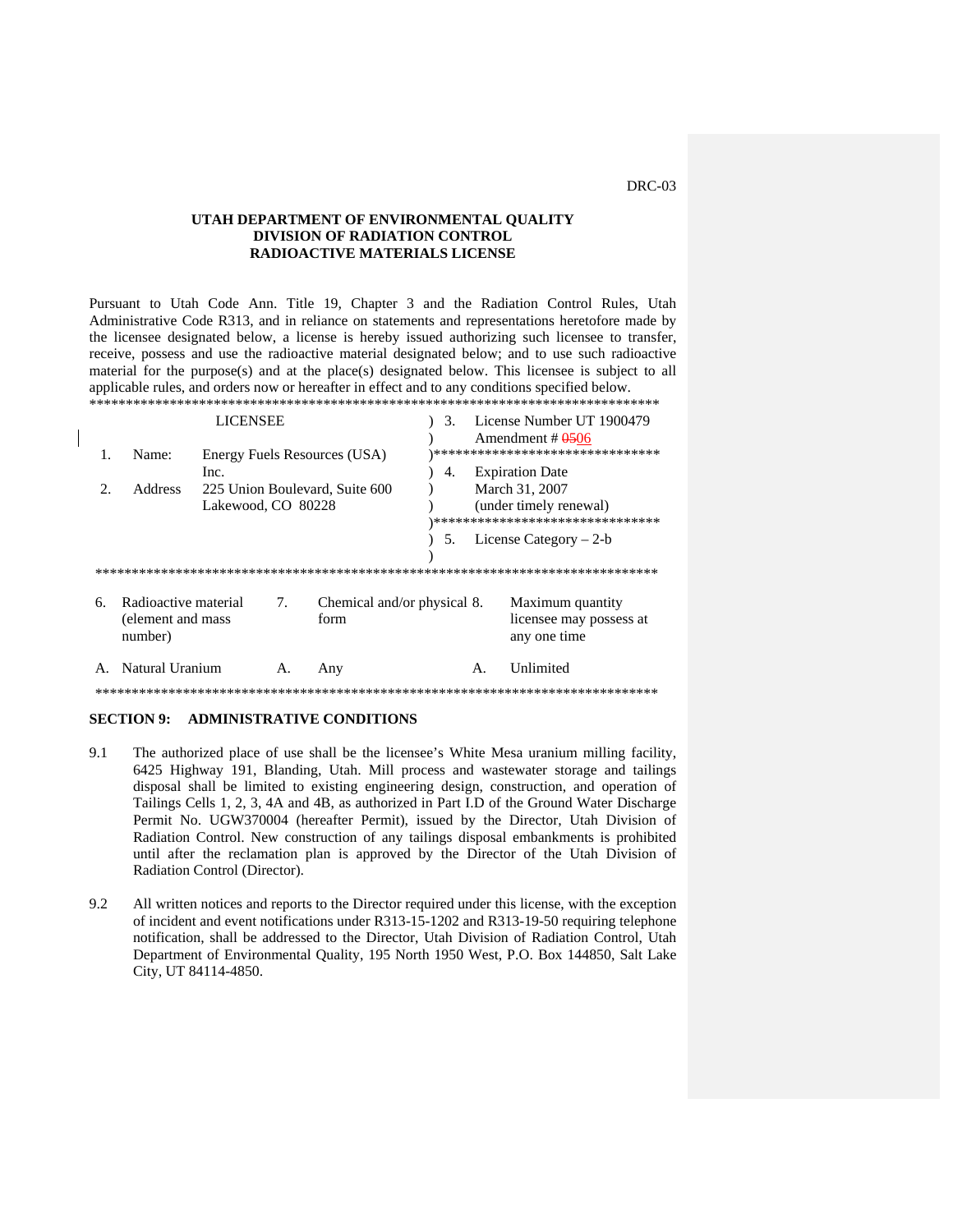DRC-03 Page 2 of 21

# **UTAH DIVISION OF RADIATION CONTROL RADIOACTIVE MATERIALS LICENSE SUPPLEMENTARY SHEET**

License #UT1900479 Amendment # 056 **Formatted:** Strikethrough

Incident and event notifications that require telephone notification shall be made to the Director at (801)536-4250 during normal business hours or after hours to the DEQ Duty Officer at (801)536-4123.

#### 9.3 RESERVED [License Condition moved to SECTION 13: CLOSE OUT CONDITION]

9.4 A. The licensee may, without prior Director-approval, and subject to the conditions specified in Part B of this condition:

- (1) Make changes in the facility or process, as presented in the application.
- (2) Make changes in the procedures presented in the application.
- (3) Conduct tests or experiments not presented in the application.
- B. The licensee shall file an application for an amendment to the license, unless the following conditions are satisfied.
	- (1) The change, test, or experiment does not conflict with any requirement specifically stated in this license, or impair the licensee's ability to meet all applicable regulations.
	- (2) There is no degradation in the essential safety or environmental commitments in the license application or provided by the approved reclamation plan.
	- (3) The change, test, or experiment is consistent with the conclusions of actions analyzed and selected in the Environmental Assessment dated February 1997.
- C. The licensee's determinations concerning Part B of this condition shall be made by a "Safety and Environmental Review Panel (SERP)." The SERP shall consist of a minimum of three individuals. One member of the SERP shall have expertise in management and shall be responsible for managerial and financial approval changes; one member shall have expertise in operations and/or construction and shall have responsibility for implementing any operational changes; and, one member shall be the corporate radiation safety officer (CRSO) or equivalent, with the responsibility of assuring changes conform to radiation safety and environmental requirements. Additional members may be included in the SERP as appropriate, to address technical aspects such as health physics, groundwater hydrology, surface-water hydrology, specific earth sciences, and other technical disciplines. Temporary members or permanent members, other than the three above-specified individuals, may be consultants.
- D. The licensee shall maintain records of any changes made pursuant to this condition until license termination. These records shall include written safety and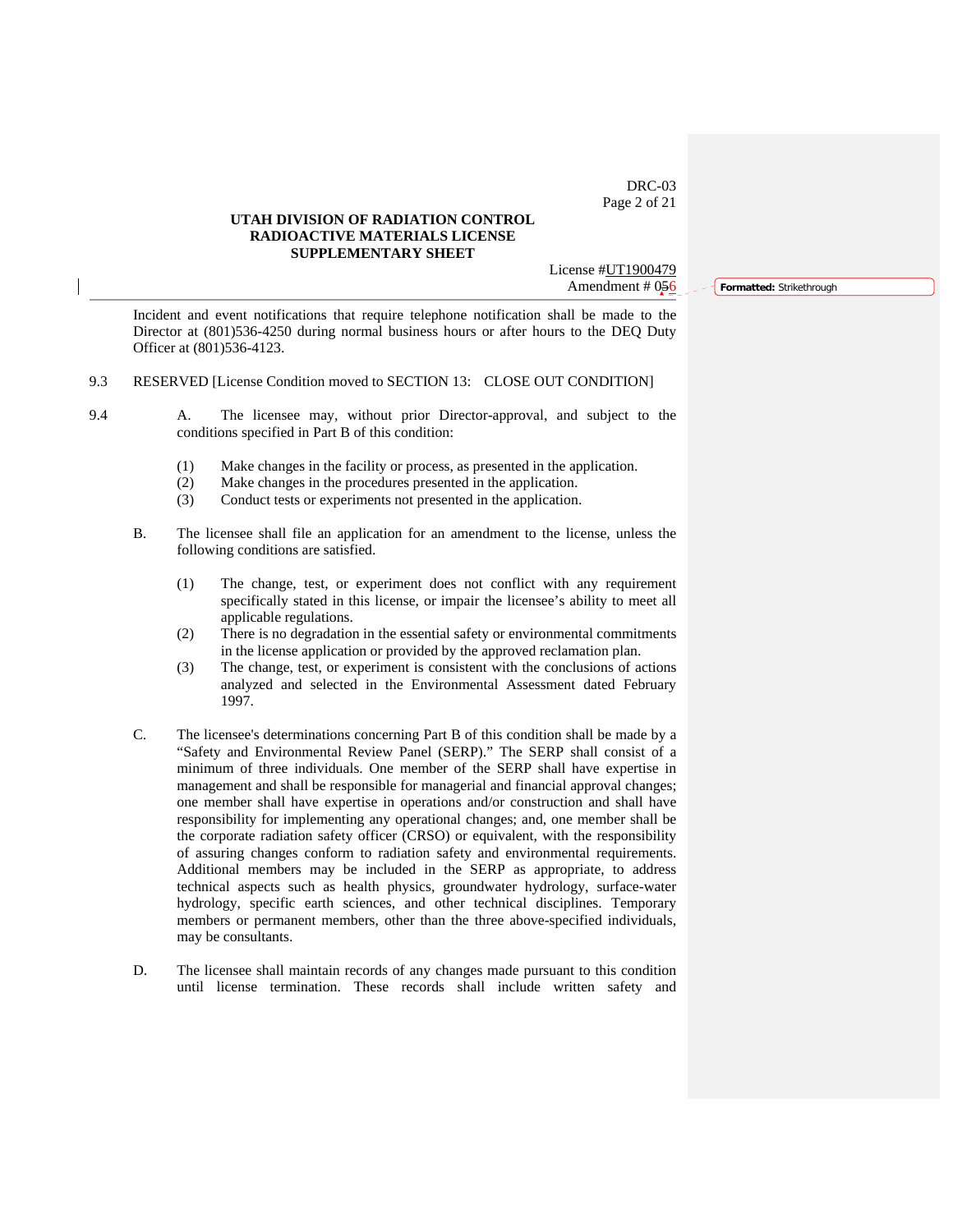DRC-03 Page 3 of 21

## **UTAH DIVISION OF RADIATION CONTROL RADIOACTIVE MATERIALS LICENSE SUPPLEMENTARY SHEET**

License #UT1900479 Amendment # 056 **Formatted:** Strikethrough

environmental evaluations, made by the SERP, that provide the basis for determining that changes are in compliance with the requirements referred to in Part B of this condition. The licensee shall furnish, in an annual report to the Director, a description of such changes, tests, or experiments, including a summary of the safety and environmental evaluation of each. In addition, the licensee shall annually submit to the Director changed pages to the Operations Plan and Reclamation Plan of the approved license application to reflect changes made under this condition. Annual reports shall address the previous calendar year and be submitted no later than March 31 each year.

The licensee's SERP shall function in accordance with the standard operating procedures submitted by letter to the NRC dated June 10, 1997. *[Applicable NRC Amendments: 3] [Applicable UDRC Amendment 3]* 

9.5 The licensee shall at all times maintain a financial surety, approved by the Director, consistent with UAC R313-24-4 (10CFR 40, Appendix A, Criteria 9 and 10, as incorporated by reference), that is adequate to cover the estimated costs, accomplished by a third party, for decommissioning and decontamination of the mill and mill site, reclamation of any tailings or waste disposal areas, groundwater restoration as warranted, and the long-term surveillance fee. The Licensee is prohibited from use and/or operation of any tailings disposal cell, or related new permanent fixture or facility not already accounted for by the currently approved surety, without prior submittal and Director approval of written evidence of adequate financial surety. Within 60 calendar days of Director approval of a revised reclamation/decommissioning plan, the licensee shall submit written evidence of an adequate surety regarding the newly approved plan.

Annual updates to the surety amount, required by UAC R313-24-4 (10 CFR 40, Appendix A, Criteria 9 and 10, as incorporated by reference), shall be submitted for Director approval by March 4 of each year. Within 30 calendar days of Director approval of an annual update of surety cost estimates, the licensee shall submit written evidence of adequate surety for Director approval.

Along with each proposed revision or annual update, the licensee shall submit supporting documentation showing a breakdown of the costs and the basis for the cost estimates with adjustments for inflation, maintenance of a minimum 15 percent contingency fee, changes in engineering plans, activities performed and any other conditions affecting estimated costs for site closure. The basis for the cost estimate is the current Director-approved reclamation/decommissioning plan or Director-approved revisions to the plan and guidance contained in NUREG-1620, "Standard Review Plan for the Review of a Reclamation Plan for Mill Tailings Sites under Title II of the Uranium Mill Tailings Radiation Control Act of 1978."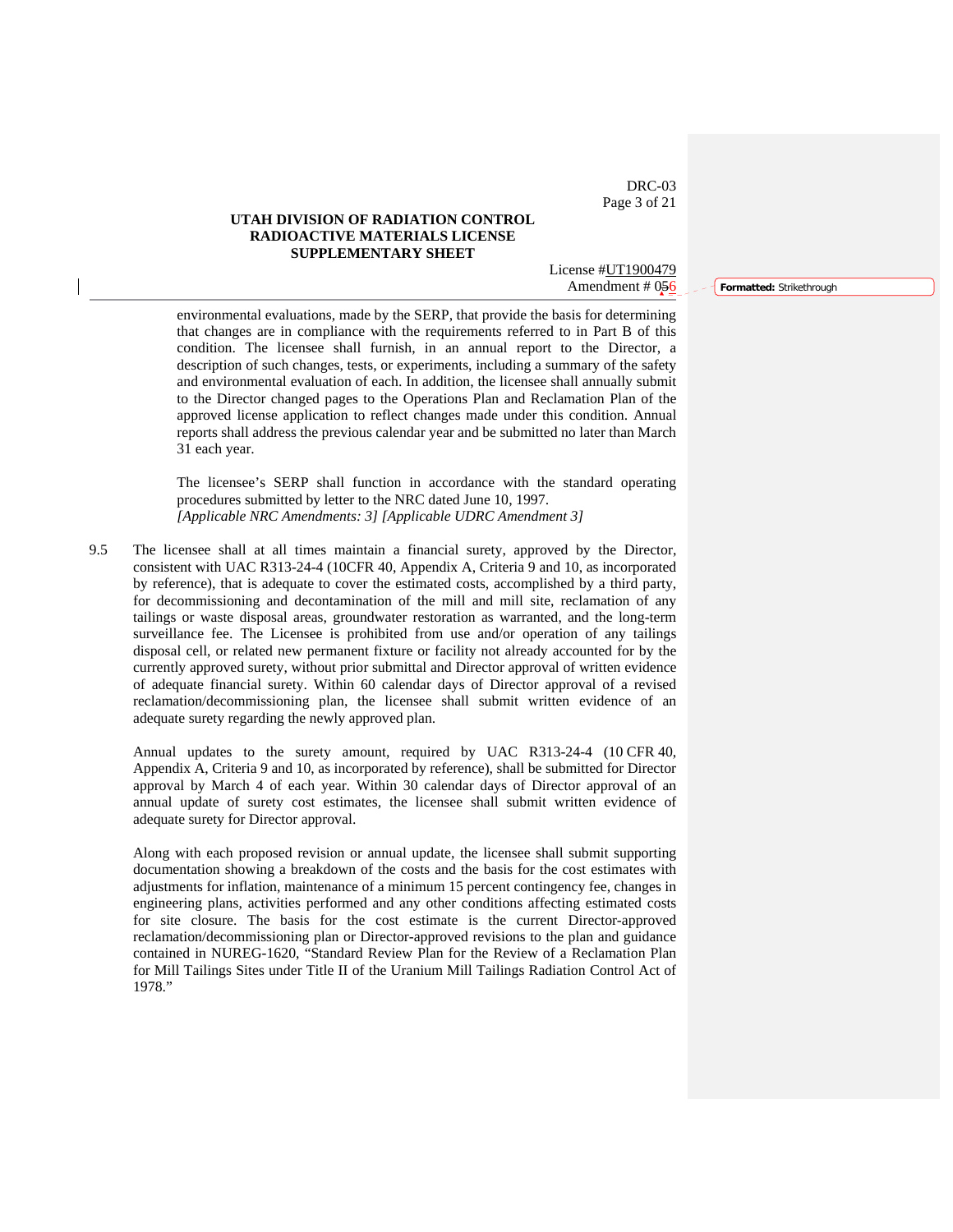DRC-03 Page 4 of 21

#### **UTAH DIVISION OF RADIATION CONTROL RADIOACTIVE MATERIALS LICENSE SUPPLEMENTARY SHEET**

License #UT1900479

The currently approved surety instrument, a Performance Bond issued by National Union Fire Insurance Company in favor of the Director, and the associated Standby Trust Agreement, shall be continuously maintained by the Licensee in an amount not less than the amount currently approved by the Director pursuant to the requirements of UAC R313-24-4 (10 CFR 40, Appendix A, Criteria 9 and 10 as incorporated by reference). *[Applicable NRC Amendments: 2, 3, 5, 13, 15, 19, 21, 23, 24, 25] [Applicable UDRC Amendment: 1][Applicable UDRC Amendment 3]*

9.6 Standard operating procedures (SOPs) shall be established and followed for all operational process activities involving radioactive materials that are handled, processed, or stored. SOPs for operational activities shall enumerate pertinent radiation safety practices to be followed. Additionally, written procedures shall be established for non-operational activities to include in-plant and environmental monitoring, bioassay analyses, and instrument calibrations. An up-to-date copy of each written procedure shall be kept in the mill area to which it applies.

All written procedures for both operational and non-operational activities shall be reviewed and approved in writing by the radiation safety officer (RSO) before implementation and whenever a change in procedure is proposed to ensure that proper radiation protection principles are being applied. In addition, the RSO shall perform a documented review of all existing operating procedures at least annually.

9.7 As per the Memorandum of Agreement (MOA) negotiated by the Utah State Historic Preservation Officer (SHPO), the Advisory Council on Historic Preservation (ACHP), the NRC and Energy Fuels Nuclear Inc. (EFN) and ratified on August 20, 1979 and as amended on May 3, 1983 and substantially as implemented in NRC License SUA-1358:

Before engaging in any activity not previously assessed by the Director, the licensee shall administer a cultural resource inventory. All disturbances associated with the proposed development will be completed in compliance with the National Historic Preservation Act (as amended) and its implementing regulations, and the Archaeological Resources Protection Act (as amended) and its implementing regulations.

In order to ensure that no unapproved disturbance of cultural resources occurs, any work resulting in the discovery of previously unknown cultural artifacts shall cease. The artifacts shall be inventoried and evaluated in accordance with the National Historic Preservation Act (as amended), and no disturbance shall occur until the licensee has received authorization from the Director to proceed.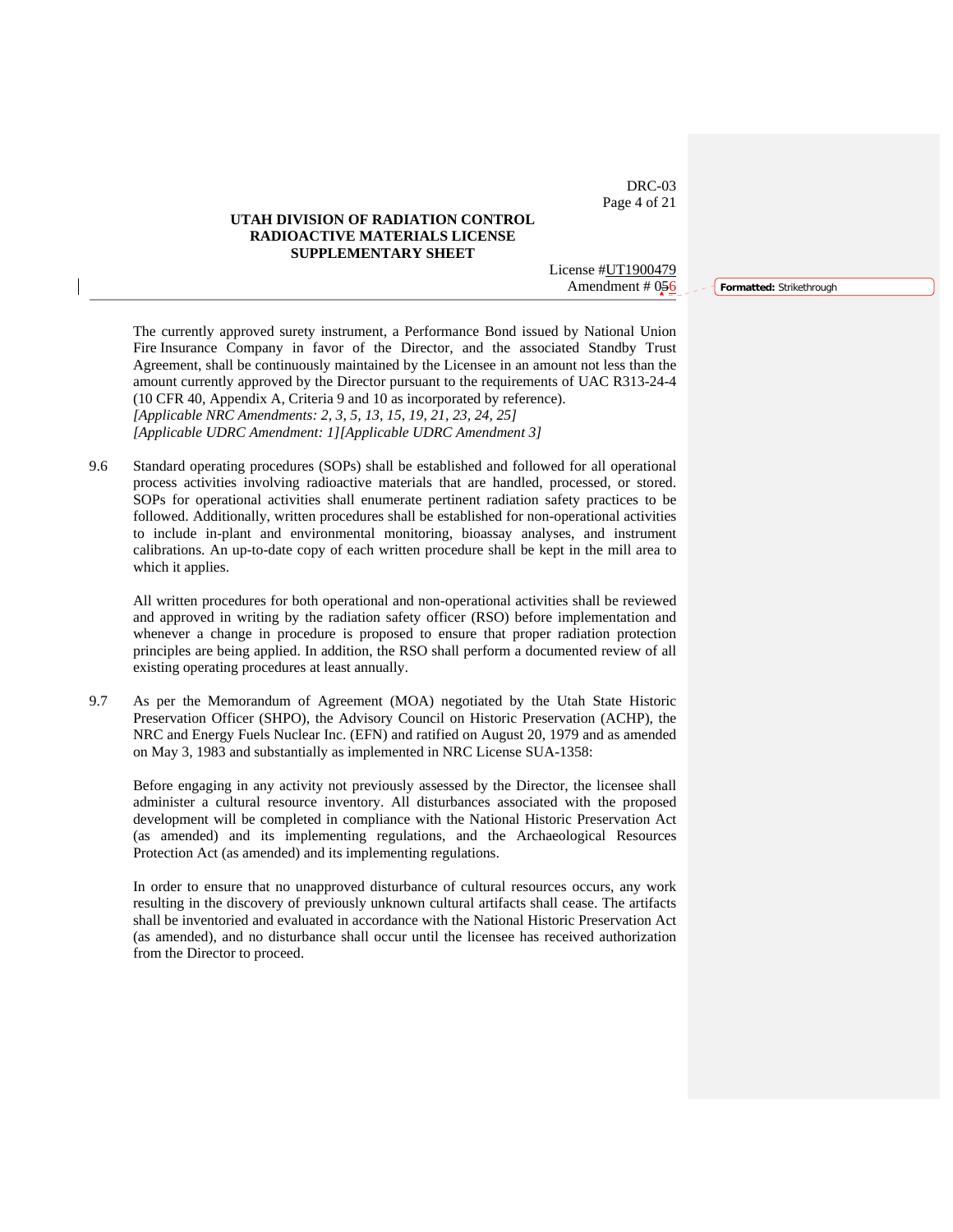DRC-03 Page 5 of 21

## **UTAH DIVISION OF RADIATION CONTROL RADIOACTIVE MATERIALS LICENSE SUPPLEMENTARY SHEET**

License #UT1900479

The licensee shall avoid by project design, where feasible, the archaeological sites designated "contributing" in the report submitted by letter to the NRC dated July 28, 1988. When it is not feasible to avoid a site designated "contributing" in the report, the licensee shall institute a data recovery program for that site based on the research design submitted by letter from C. E. Baker of Energy Fuels Nuclear to Mr. Melvin T. Smith, Utah State Historic Preservation Officer (SHPO), dated April 13, 1981.

The licensee shall recover through archaeological excavation all "contributing" sites listed in the report which are located in or within 100 feet of borrow areas, stockpile areas, construction areas, or the perimeter of the reclaimed tailings impoundment. Data recovery fieldwork at each site meeting these criteria shall be completed prior to the start of any project related disturbance within 100 feet of the site, but analysis and report preparation need not be complete.

Additionally, the licensee shall conduct such testing as is required to enable the Director to determine if those sites designated as "Undetermined" in the report and located within 100 feet of present or known future construction areas are of such significance to warrant their redesignation as "contributing." In all cases, such testing shall be completed before any aspect of the undertaking affects a site.

Archaeological contractors shall be approved in writing by the Utah SHPO. The Utah SHPO will approve an archaeological contractor who meets the minimum standards of the State of Utah as the principal investigator.

- 9.8 The licensee is hereby authorized to possess byproduct material in the form of uranium waste tailings and other uranium byproduct waste generated by the licensee's milling operations authorized by this license. Mill tailings shall not be transferred from the site without specific prior approval of the Director in the form of a license amendment. The licensee shall maintain a permanent record of all transfers made under the provisions of this condition.
- 9.9 The licensee is hereby exempted from the requirements of R313-15-902(5) for areas within the mill, provided that all entrances to the mill are conspicuously posted in accordance with R313-15-902(5) and with the words, "Any area within this mill may contain radioactive material".
- 9.10 Release of equipment or packages from the restricted area shall be in accordance with the NRC "Guidelines for Decontamination of Facilities and Equipment Prior to Release for Unrestricted Use or Termination of Licenses for Byproduct, Source, or Special Nuclear Material," dated May 1987, or suitable alternative procedures approved by the Director prior to any such release.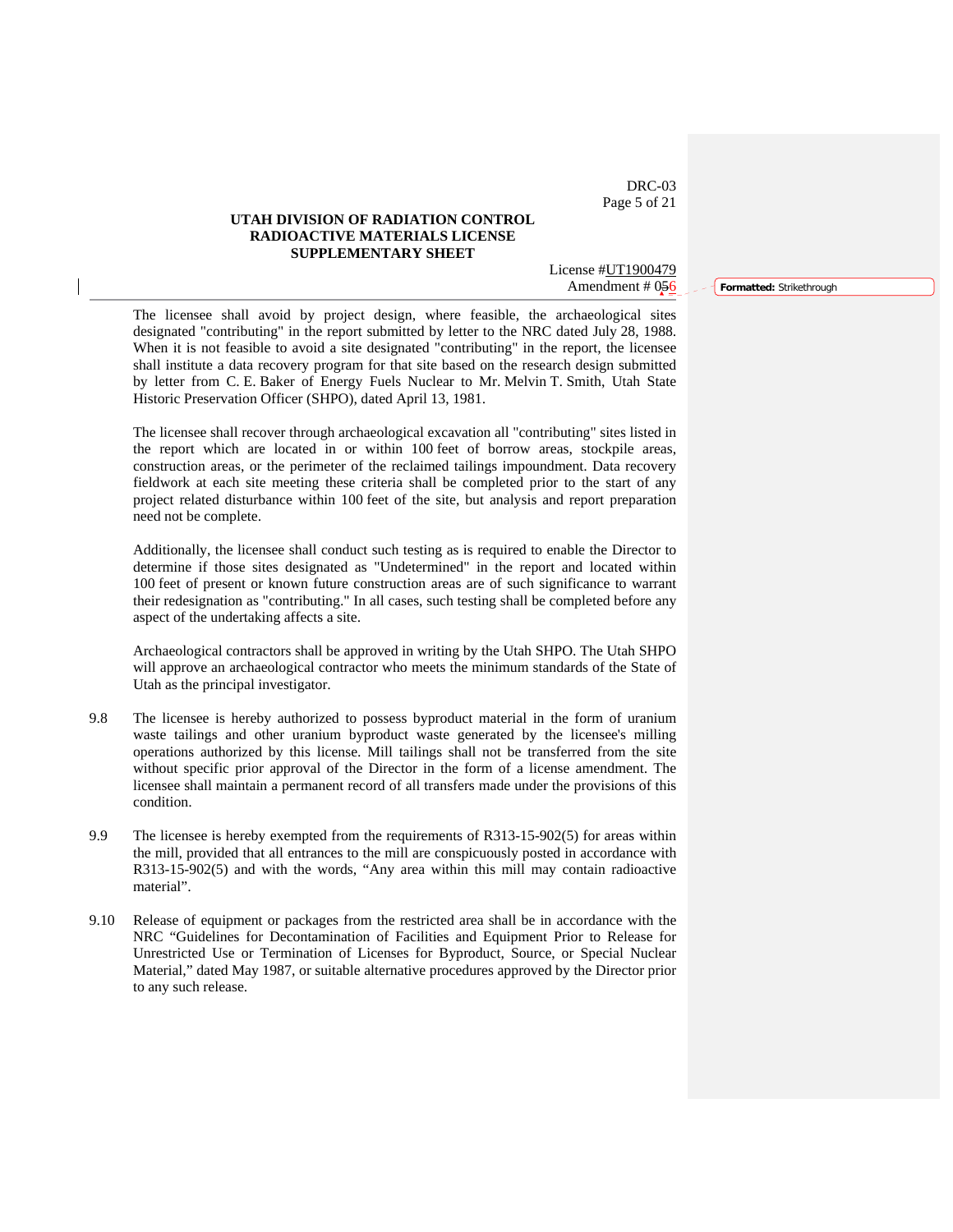DRC-03 Page 6 of 21

#### **UTAH DIVISION OF RADIATION CONTROL RADIOACTIVE MATERIALS LICENSE SUPPLEMENTARY SHEET**

License #UT1900479 Amendment # 056 **Formatted:** Strikethrough

- 9.11 Updated Reclamation Plan and Specifications the licensee shall complete and submit an updated Reclamation Plan and Specifications for the White Mesa Mill Facility, for Director approval on or before June 30, 2010. The plan and specifications shall include information identified in this condition and information that is adequate for determining financial surety requirements for the White Mesa Mill with all tailings management cells, including Cells 4A and 4B, and any new features or facilities that are constructed in conjunction with operation of Cells 4A and 4B. Said Reclamation Plan and specifications shall be approved by the Director before disposal of any tailings or wastewater in Cell 4B. The updated reclamation plan shall revise the information contained in the Reclamation Plan Revision 3.0 submitted to the NRC on July 17, 2000, and an update to Rev 3.0 of the Reclamation Plan that was prepared by the Licensee July 25, 2008, and approved on August 4, 2008 (now referred to as Rev. 3.1). After revision of Rev. 3.1, the updated Reclamation Plan shall be referred to as Rev. 3.2, and shall contain the following information:
	- A. Information pertaining to the design and use of Cells 4A and 4B for tailings management/disposal, including information on the design of the final top cap(s), and design of the final cap side slopes including rock sizing and fill depth, and the estimated quantities of materials required for final cover construction and final erosion protection, adequate for assessing the needs of the associated financial surety based on currently approved Cover design extended to include Cell 4B;
	- B. Estimated costs for constructing the final cover system and for installing final stormwater control systems for the tailings management cells, including Cells 4A and 4B, following completion of tailings management operations;
	- C. Information on reclamation activities required for reclaiming any new permanent fixtures or facilities that have been installed or are contemplated to be constructed in conjunction with construction and operation of Cells 4A and 4B, and the financial surety needs associated therewith; and
	- D. Information demonstrating the adequacy of the long-term care fund with respect to the White Mesa Mill Facility that includes consideration of Cells 4A and 4B, the final cover and drainage systems associated with these cells and any other new structure or facility installed or contemplated to be constructed in conjunction with the construction and operation of these two cells. *[Applicable UDRC Amendment: 4]*

# **SECTION 10: OPERATIONAL CONTROLS, LIMITS, AND RESTRICTIONS**

10.1 A. The mill production rate shall not exceed 4380 tons of yellowcake per year.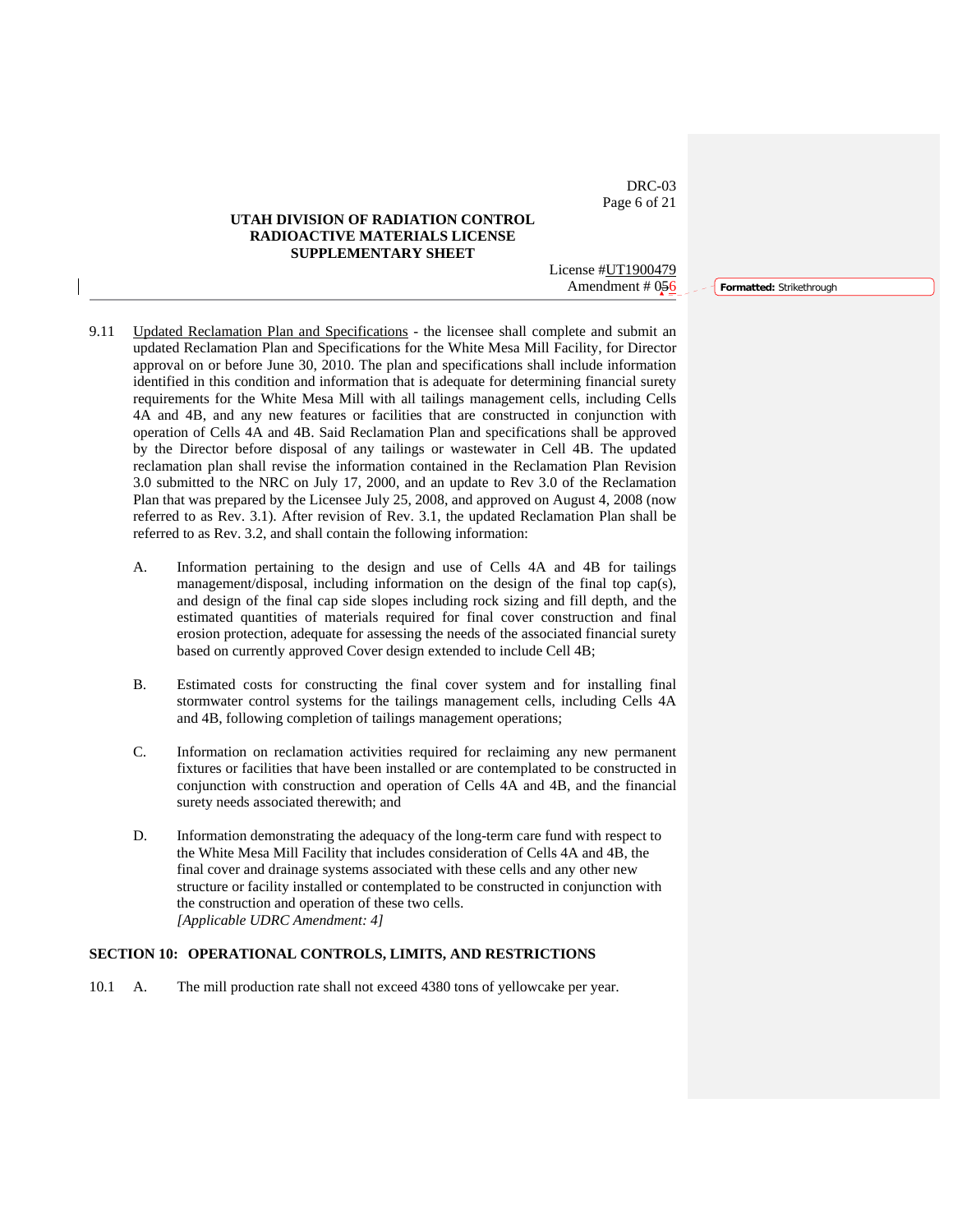DRC-03 Page 7 of 21

## **UTAH DIVISION OF RADIATION CONTROL RADIOACTIVE MATERIALS LICENSE SUPPLEMENTARY SHEET**

License #UT1900479

- B. The licensee may not dispose of any material on site that is not "byproduct material," as that term is defined in 42 U.S.C. Section 2014(e)(2) (Atomic Energy Act of 1953, Section  $11(e)(2)$ ).
- C. The licensee may not receive or process any alternate feed material without first applying for and obtaining approval of a license amendment. For any such proposal, the licensee shall demonstrate that it will comply with Condition 10.1(B). Any such demonstration shall include:
	- (1) Demonstration of compliance with the NRC Regulatory Summary 2000-23 Recent Changes to Uranium Recovery Policy, November 30, 2000; and
	- (2) Demonstration of compliance with the November 22, 1999 Protocol for Determining Whether Alternate Feed Materials are Listed Hazardous Wastes, as approved by the Utah Division of Solid and Hazardous Waste on December 7, 1999.
- D. Maximum quantities of feed material stored on the mill site, including alternate feed materials or other ores, shall not exceed the total material storage quantity found in the currently approved mill surety pursuant to License Condition 9.5, without prior approval of the Director.
- E. The licensee may not receive any alternate feed materials or other ores if those materials would cause the facility to exceed the tailings cell disposal capacity established by the currently approved reclamation plan and/or the annual surety report required by License Conditions 9.11, and 9.5, respectively, without prior approval of the Director.  *[Applicable UDRC Amendment: 2]*
- 10.2 All liquid effluents from mill process buildings, with the exception of sanitary wastes, shall be returned to the mill circuit or discharged to the tailings impoundment.
- 10.3 Freeboard limits, stormwater and wastewater management for the tailings cells shall be determined as follows:
	- A. The Freeboard limit for Cell 1 shall be set annually in accordance with the procedures set out in Section 3.0 to Appendix E of the previously approved NRC license application, including the January 10, 1990 Drainage Report. Discharge of any surface water or wastewater from Cell 1 is expressly prohibited.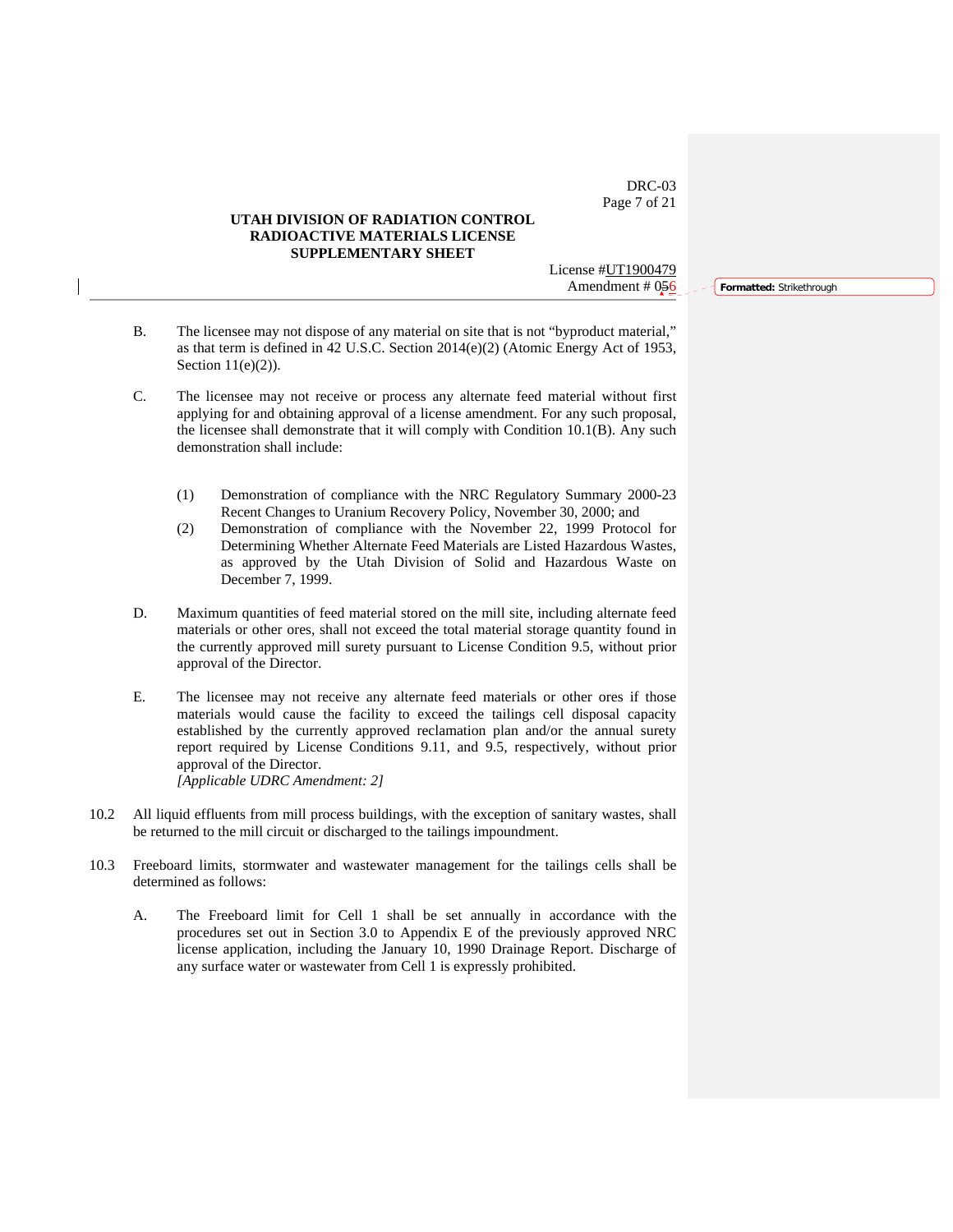DRC-03 Page 8 of 21

## **UTAH DIVISION OF RADIATION CONTROL RADIOACTIVE MATERIALS LICENSE SUPPLEMENTARY SHEET**

License #UT1900479 Amendment # 056 **Formatted:** Strikethrough

- B. The freeboard limit for Cells 3, 4A, and 4B shall be recalculated annually in accordance with the procedures approved by the Director Said calculations for freeboard limits shall be submitted as part of the Annual Technical Evaluation Report (ATER), as described in Condition 12.3 below.
- C. The discharge of any surface water, stormwater or wastewater from Cells 3, 4A, and 4B shall only be through an Director authorized spillway structure. *[Applicable NRC Amendment: 16] [Applicable UDRC Amendment 3] [Applicable UDRC Amendment: 4]*
- 10.4 Disposal of material and equipment generated at the mill site shall be conducted as described in the licensee's submittals to the NRC dated December 12, 1994 and May 23, 1995, with the following addition:
	- A. The maximum lift thickness for materials placed over tailings shall be less than 4 feet thick. Subsequent lifts shall be less than 2-feet thick. Each lift shall be compacted by tracking of heavy equipment, such as a Cat D-6, at least 4 times prior to placement of subsequent lifts.
- 10.5 In accordance with the licensee's submittal to the NRC dated May 20, 1993, the licensee is hereby authorized to dispose of byproduct material generated at licensed in-situ leach (ISL) facilities, subject to the following conditions:
	- A. Disposal of ISL waste is limited to 5000 cubic yards from a single source.
	- B. All ISL contaminated equipment shall be dismantled, crushed, or sectioned to minimize void spaces. Barrels containing waste other than soil or sludges shall be emptied into the disposal area and the barrels crushed. Barrels containing soil or sludges shall be verified by the Licensee to be full prior to disposal. Barrels not completely full shall be filled with tailings or soil prior to disposal.
	- C. All ISL waste shall be buried in Cell No. 3 unless prior written approval is obtained from the Director for alternate burial locations.
	- D. All disposal activities shall be documented and records thereof maintained on-site. The documentation shall include descriptions of the ISL waste and the disposal locations, as well as all actions required by this License condition.
	- E. The licensee shall also submit for Director approval a revised written Standard Operating Procedure (SOP) for ISL disposal on or before December 1, 2010. The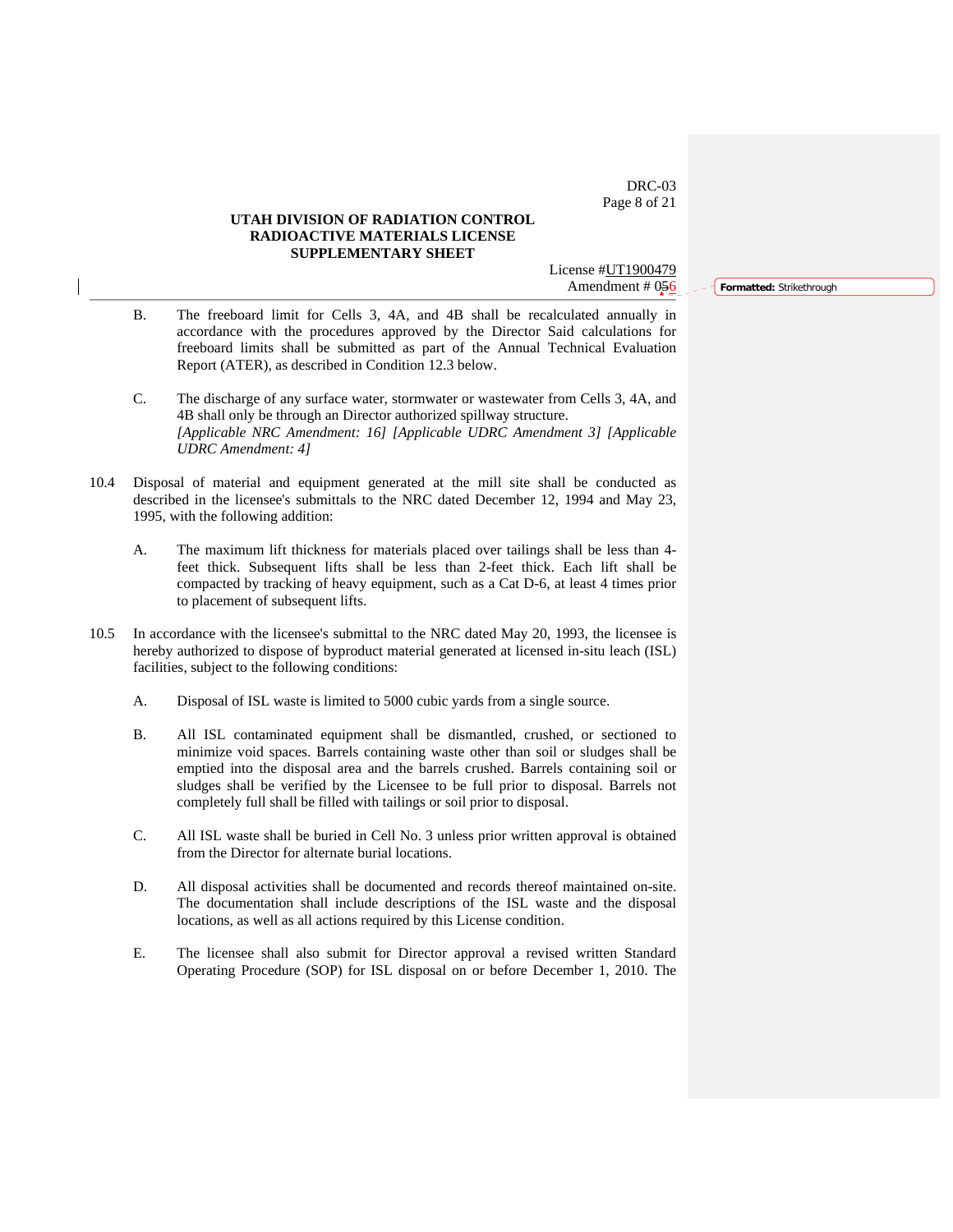DRC-03 Page 9 of 21

#### **UTAH DIVISION OF RADIATION CONTROL RADIOACTIVE MATERIALS LICENSE SUPPLEMENTARY SHEET**

License #UT1900479

revised SOP shall describe the documentation required for ISL disposal, which shall include but is not limited to the following;

- (1) The material disposal area must be located on a tailings beach area of the disposal cell or on an area of the cell that is underlain by tailings sands;
- (2) The elevation of the material disposal area will not exceed the plane or grade of the elevations of the uppermost flexible membrane liner of the tailings cell;
- (3) Such ISL byproduct material will be segregated from any mill material and equipment disposed of in the cells pursuant to License Condition 10.4, and the ISL byproduct material from each in-situ leach source will be segregated from the byproduct material from all other in-situ leach sources;
- (4) Absence of void space inside barrels disposed, including physical verification before disposal; and
- (5) Detailed engineering drawings which demonstrate:
	- a. There are at least 4 feet of tailings sands under the bottom of each disposal area; and
	- b. The bottom of each disposal area is located at least 12 feet from the sides or dikes of the tailings cell.
- F. The Licensee shall notify the Director in writing at least 7 calendar days prior to the proposed scheduled date for disposal of any byproduct material generated at ISL facilities in the tailings cells.

An annual summary of the amounts of waste disposed of from off-site ISL generators shall be sent to the Director on or before November 1 of each calendar year.

*[Applicable UDRC Amendment: 4]*

- 10.6 The licensee is authorized to receive and process source materials from the Allied Signal Corporation's Metropolis, Illinois, facility in accordance with the amendment request to the NRC dated June 15, 1993.
- 10.7 The licensee is authorized to receive and process source material from Allied Signal, Inc. of Metropolis, Illinois, in accordance with the amendment request to the NRC dated September 20, 1996, and amended by letters to the NRC dated October 30, 1996 and November 11, 1996.
- 10.8 The licensee is authorized to receive and process source material, in accordance with the amendment request to the NRC dated March 5, 1997.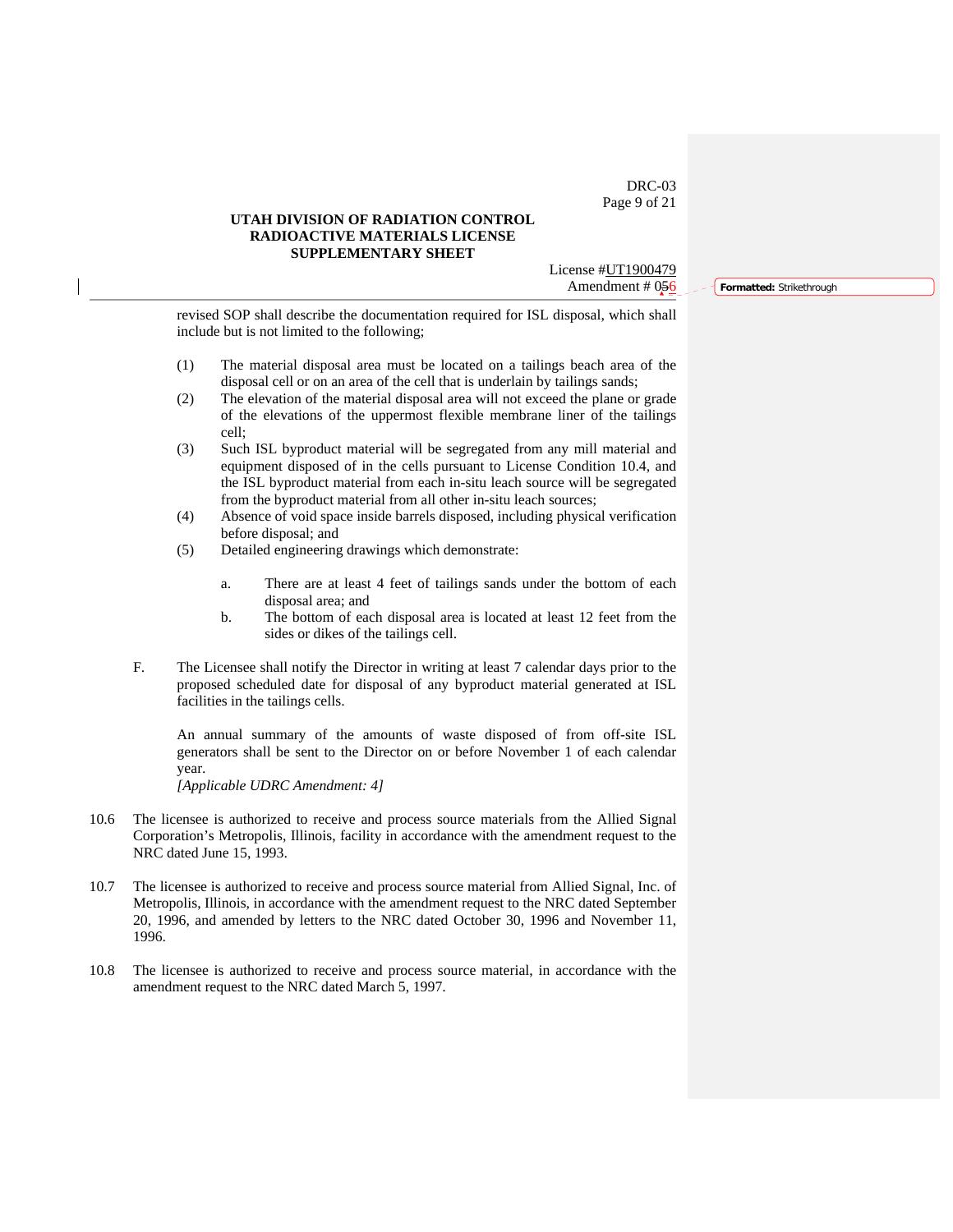DRC-03 Page 10 of 21

## **UTAH DIVISION OF RADIATION CONTROL RADIOACTIVE MATERIALS LICENSE SUPPLEMENTARY SHEET**

License #UT1900479 Amendment # 056 **Formatted:** Strikethrough

*[Applicable NRC Amendments: 1]* 

- 10.9 The licensee is authorized to receive and process source material from Cabot Performance Materials' facility near Boyertown, Pennsylvania, in accordance with the amendment request to the NRC dated April 3, 1997, as amended by submittals to the NRC dated May 19, 1997 and August 6, 1997. *[Applicable NRC Amendments: 4]*
- 10.10 The licensee is authorized to receive and process source material from the Ashland 2 Formerly Utilized Sites Remedial Action Program (FUSRAP) site, located near Tonawanda, New York, in accordance with the amendment request to the NRC dated May 8, 1998, as amended by the submittals to the NRC dated May 27, 1998, June 3, 1998, and June 11, 1998.

*[Applicable NRC Amendments: 6]* 

10.11 The licensee is authorized to receive and process source material from Cameco Corporation's Blind River and Port Hope facilities, located in Ontario, Canada, in accordance with the amendment request to the NRC dated June 4, 1998, and by the submittals to the NRC dated September 14, 1998, September 16, 1998, September 25, 1998, October 7, 1998, and October 8, 1998.

However, the licensee is not authorized to receive or process from these facilities, the crushed carbon anodes identified in these submittals, either as a separate material or mixed in with material already approved for receipt or processing.

- 10.12 The licensee is authorized to receive and process source material from the Ashland 1 and Seaway Area D Formerly Utilized Sites Remedial Action Program (FUSRAP) site, located near Tonaowanda, New York, in accordance with statements, representations, and commitments contained in the amendment request to the NRC dated October 15, 1998, as amended by letters to the NRC dated November 23, 1998, November 24, 1998, December 23, 1998, January 11, 1999, January 27, 1999, and February 1, 1999. *[Applicable NRC Amendment: 10]*
- 10.13 The licensee is authorized to receive and process source material from the St. Louis Formerly Utilized Sites Remedial Action Program (FUSRAP) site, in accordance with statements, representations, and commitments contained in the amendment request to the NRC dated March 2, 1999, and as amended and supplemented by submittals dated June 21, 1999; June 29, 1999 (2); and July 8, 1999. Prior to the licensee receiving materials from the St. Louis FUSRAP site, the licensee must make a determination that adequate tailings space is available for the tailings produced from the processing of this material. This determination shall be made based on a SERP approved internal procedure.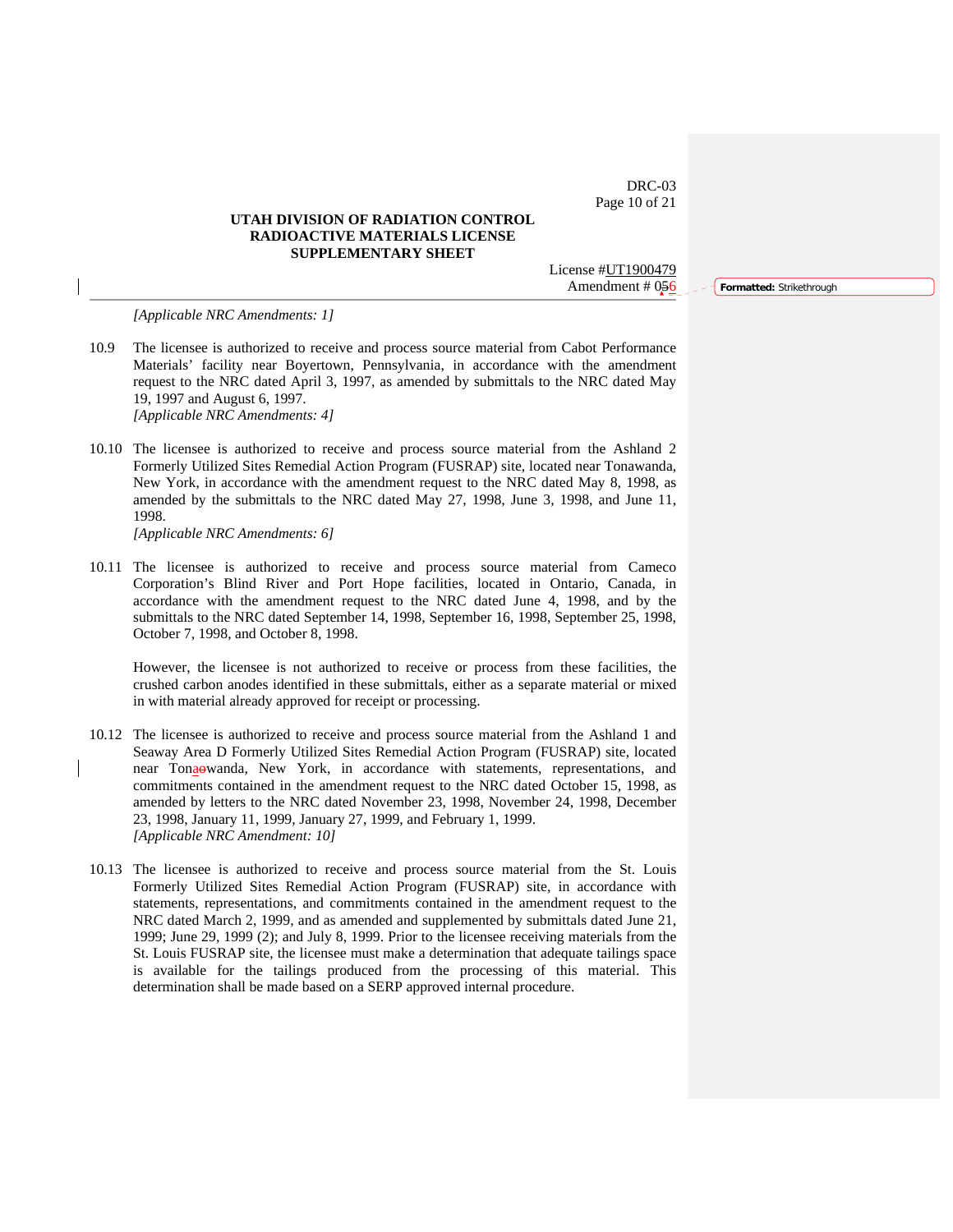DRC-03 Page 11 of 21

## **UTAH DIVISION OF RADIATION CONTROL RADIOACTIVE MATERIALS LICENSE SUPPLEMENTARY SHEET**

License #UT1900479 Amendment # 056 **Formatted:** Strikethrough

*[Applicable NRC Amendments: 13, 14]* 

10.14 The licensee is authorized to receive and process source material from the Linde Formerly Utilized Sites Remedial Action Program (FUSRAP) site, in accordance with statements, representations, and commitments contained in the NRC amendment request dated March 16, 2000, and as amended and supplemented by submittals dated April 26, 2000, May 15, 2000, June 16, 2000, June 19, 2000, and June 23, 2000.

Prior to the licensee receiving materials from the Linde FUSRAP site, the licensee must make a determination that adequate tailings space is available for the tailings produced from the processing of this material. This determination shall be made based on a SERP-approved internal procedure. Design changes to the cells or the reclamation plan require the licensee to submit an amendment request for Director review and approval.

Prior to the licensee receiving materials from the Linde FUSRAP site, the licensee must require that the generator of the material certify that the material does not contain listed hazardous waste as defined under the Resource Conservation and Recovery Act (RCRA) per a Radioactive Material Profile Record.

*[Applicable NRC Amendment: 14]* 

10.15 The licensee is authorized to receive and process source material from the W.R. Grace site located in Chattanooga, Tennessee, in accordance with statements, representations, and commitments contained in the amendment request to the NRC dated April 12, 2000, as amended and supplemented by submittals dated April 24, 2000, April 26, 2000, May 5, 2000, November 16, 2000, and December 18, 2000.

Prior to the licensee receiving materials from the W.R. Grace site, the licensee must make a determination that adequate tailings space is available for the tailings produced from the processing of this material. This determination shall be made based on the SERP-approved standard operating procedure for determination of tailings capacity. Design changes to the cells or the reclamation plan require the licensee to submit an amendment request for Director review and approval.

Prior to the licensee receiving materials from the W.R. Grace site, the licensee must require that the generator of the material certify that the material does not contain listed hazardous waste as defined under the Resource Conservation and Recovery Act (RCRA) per a Radioactive Material Profile Record. *[Applicable NRC Amendment: 17]* 

10.16 The licensee is authorized to receive and process source material from the Heritage Minerals Incorporated site, in accordance with statements, representations, and commitments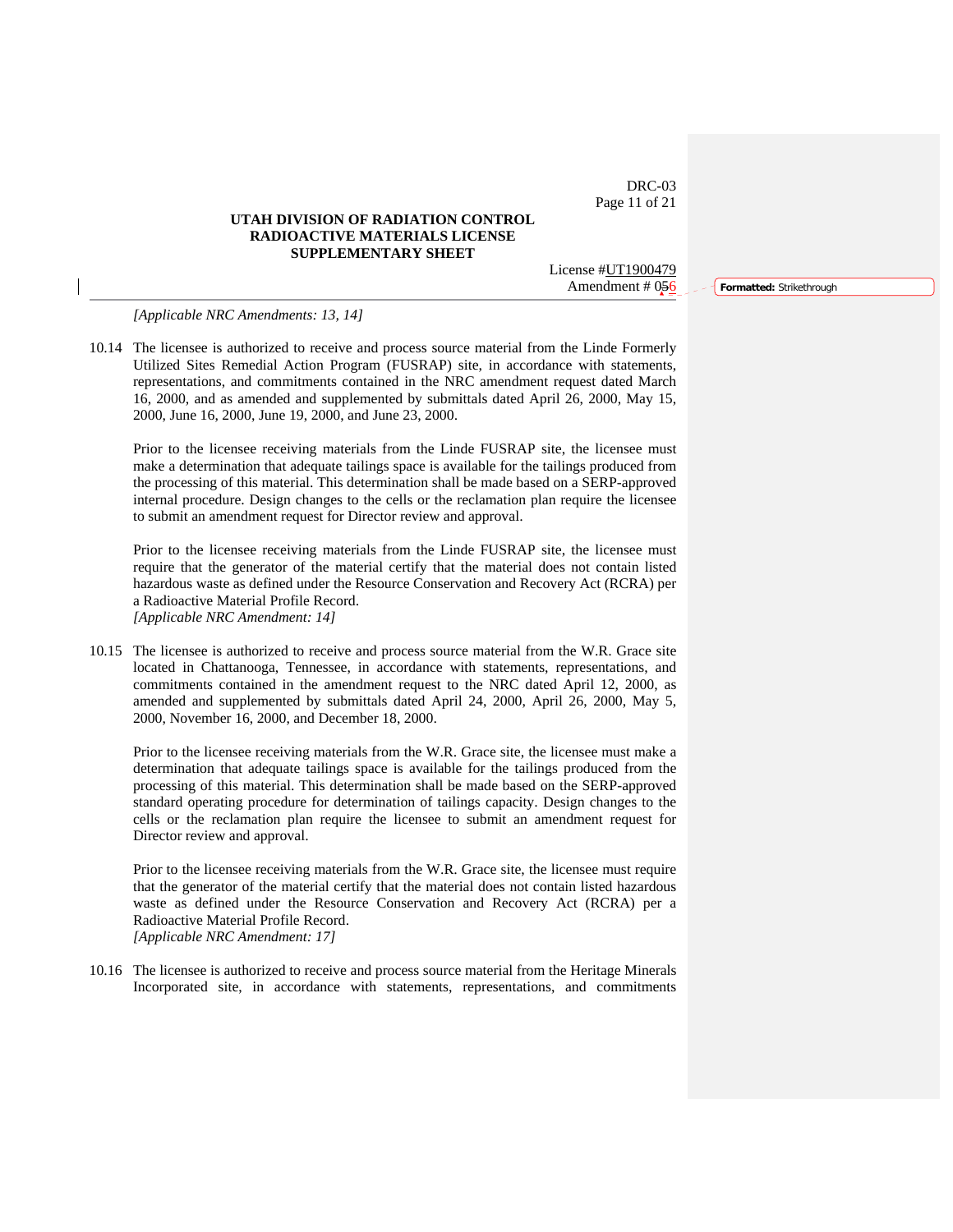DRC-03 Page 12 of 21

## **UTAH DIVISION OF RADIATION CONTROL RADIOACTIVE MATERIALS LICENSE SUPPLEMENTARY SHEET**

License #UT1900479 Amendment # 056 **Formatted:** Strikethrough

contained in the amendment request to the NRC dated July 5, 2000, and as supplemented by submittals dated November 16, 2000, and December 18, 2000.

Prior to the licensee receiving materials from the Heritage Minerals Incorporated site, the licensee must make a determination that adequate tailings space is available for the tailings produced from the processing of this material. This determination shall be made based on the SERP-approved standard operating procedure for determination of tailings capacity. Design changes to the cells or the reclamation plan require the licensee to submit an amendment request for Director review and approval.

Prior to the licensee receiving materials from the Heritage Minerals Incorporated site, the licensee must require that the generator of the material certify that the material does not contain listed hazardous waste as defined under the Resource Conservation and Recovery Act (RCRA) per a Radioactive Material Profile Record. *[Applicable NRC Amendment: 18]* 

10.17 The licensee is authorized to receive and process source material from the Molycorp site located in Mountain Pass, California, in accordance with statements, representations, and commitments contained in the amendment request to the NRC dated December 19, 2000, and supplemental information in letters dated January 29, 2001, February 2, 2001, March 20, 2001, August 15, 2001, October 17, 2001, and November 16, 2001.

Prior to the licensee receiving materials from the Molycorp site, the licensee must make a determination that adequate tailings space is available for the tailings produced from the processing of this material. This determination shall be made based on a SERP-approved internal procedure. Design changes to the cells or the reclamation plan require the licensee to submit an amendment request for Director review and approval. *[Applicable NRC Amendment: 20]* 

10.18 The licensee is authorized to receive and process source material from the Maywood site located in Maywood, New Jersey, in accordance with statements, representations, and commitments contained in the amendment requests to the NRC dated June 15, 2001, June 22, 2001, August 3, 2001, and supplemented by letters dated November 19, 2001, December 6, 2001, December 10, 2001, March 11, 2002, and July 1, 2002.

Prior to the licensee receiving materials from the Maywood site, the licensee must make a determination that adequate tailings space is available for the tailings produced from the processing of this material. This determination shall be made based on a SERP-approved internal procedure. If such determination requires the licensee to make design changes to the cells or the reclamation plan, the licensee shall submit an amendment request for Director review and approval.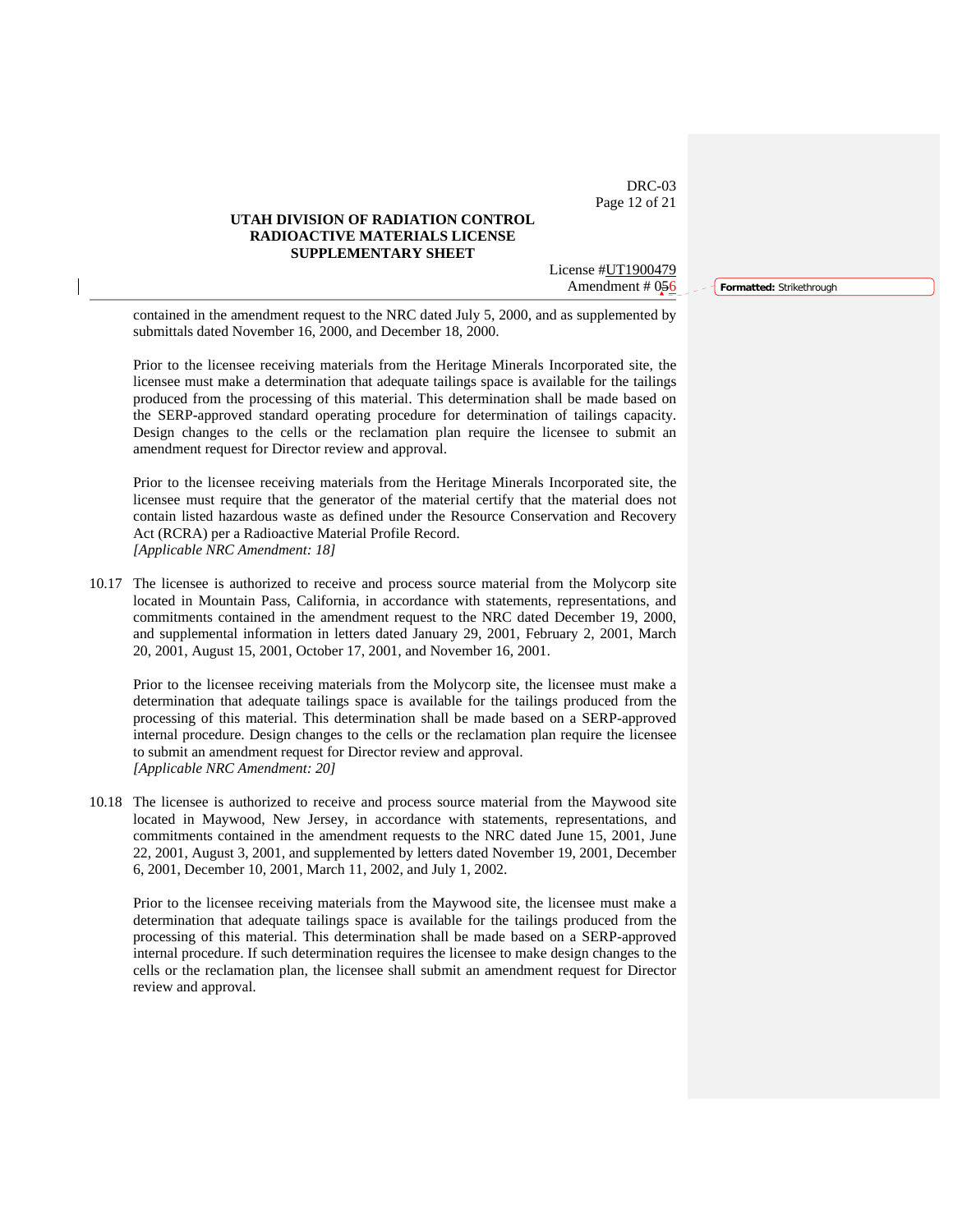DRC-03 Page 13 of 21

## **UTAH DIVISION OF RADIATION CONTROL RADIOACTIVE MATERIALS LICENSE SUPPLEMENTARY SHEET**

License #UT1900479 Amendment # 056 **Formatted:** Strikethrough

Prior to the licensee receiving materials from the Maywood site, the licensee must require that the generator of the material certify that the material does not contain listed hazardous waste as defined under the Resource Conservation and Recovery Act (RCRA) per a Radioactive Material Profile Record. *[Applicable NRC Amendment: 22]* 

- 10.19 The licensee is authorized to receive and process source material from Ponds 2 and 3 of the FMRI's Muskogee Facility located in Muskogee, Oklahoma, in accordance with statements, representations, and commitments contained in the amendment requests and submittals to the Director dated March 7, 2005, June 22, 2005, and April 28, 2006. *[Applicable UDRC Amendment: 2]*
- 10.20 The licensee is authorized to receive and process source material from Dawn Mining Company's Midnite Mine site in Wellpinit, Washington, in accordance with statements, representations, and commitments contained in the Amendment Request submitted to the Director, Utah Division of Radiation Control (Director) dated April 27, 2011 and submittals to the Director dated December 5, 2012, June 14, 2013, August 7, 2013. The Licensee is authorized to receive no more than 1,000 tons per year and a total limit of 4,500 tons (dry weight) under this license condition without prior approval from the Director.
	- A. (1) Dawn Mining Uranium Material stored (stockpiled) at the Mill Site longer than 14 days shall be covered with a durable geomembrane cover resistant to damage by ultraviolet (UV) radiation and sufficient ballast shall be placed over the cover to prevent wind uplift of the cover during peak wind conditions at the site; and If at any time, visible dust is observed to be originating from Uranium Material
	- stored on site, the EFRI RSO or his or her authorized representative shall take actions within 30 minutes to stop the generation of visible dust." *[Applicable UDRC Amendment: 6]*

#### **SECTION 11: MONITORING, RECORDING, AND BOOKKEEPING REQUIREMENTS**

11.1 The results of sampling, analyses, surveys and monitoring, the results of calibration of equipment, reports on audits and inspections, all meetings and training courses required by this license and any subsequent reviews, investigations, and corrective actions, shall be documented. Unless otherwise specified in the State of Utah regulations all such documentation shall be maintained for a period of at least five (5) years.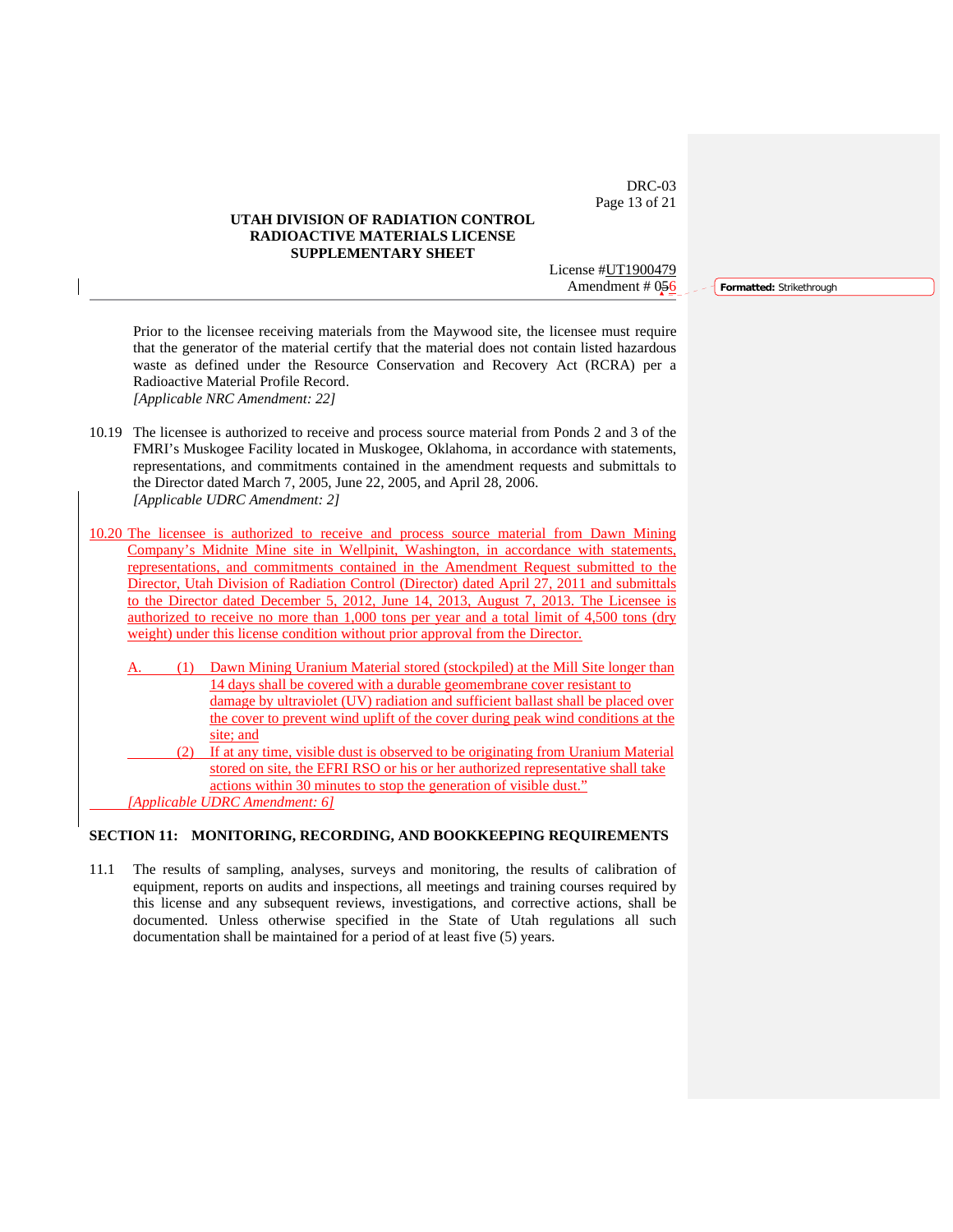DRC-03 Page 14 of 21

## **UTAH DIVISION OF RADIATION CONTROL RADIOACTIVE MATERIALS LICENSE SUPPLEMENTARY SHEET**

License #UT1900479 Amendment # 056 **Formatted:** Strikethrough

- 11.2 The licensee shall implement the effluent and environmental monitoring program specified in Section 5.5 of the renewal application, as amended by the submittal to the NRC dated June 8, 1995, and as revised with the following modifications or additions:
	- A. Stack sampling shall include a determination of flow rate.
	- B. Surface water samples shall also be analyzed semiannually for total and dissolved U-nat, Ra-226, and Th-230, with the exception of the Westwater Creek, which shall be sampled annually for water or sediments and analyzed as above. A sediment sample shall not be taken in place of a water sample unless a water sample was not available.
	- C. Groundwater sampling shall be conducted in accordance with the requirements in the Utah Ground Water Discharge Permit No UGW370004.
	- D. With the exception of groundwater sampling the licensee shall utilize lower limits of detection in accordance with Section 5 of the NRC Regulatory Guide 4.14, as amended, for analysis of effluent and environmental samples.
	- E. The inspections performed semiannually of the critical orifice assembly committed to in the submittal to the NRC dated March 15, 1986, shall be documented. The critical orifice assembly shall be calibrated at least every 2 years against a positive displacement Roots meter to obtain the required calibration curve.  *[Applicable NRC Amendment: 5][Applicable UDRC Amendment 3]*
- 11.3 The licensee shall implement a monitoring program of the leak detection systems for disposal Cells 4A and 4B in accordance with requirements of the Ground Water Discharge Permit. The licensee shall implement a monitoring program of the leak detection systems for disposal Cells 1, 2, and 3 as follows:
	- A. The licensee shall measure and record the "depth to fluid" in each of the tailings disposal cell standpipes on a weekly basis. If sufficient fluid is present in the leak detection system (LDS) of any cell, the licensee shall pump fluid from the LDS, to the extent reasonably possible, and record the volume of fluid recovered. Any fluid pumped from an LDS shall be returned to a disposal cell.

If fluid is pumped from an LDS, the licensee shall calculate the flow rate by dividing the recorded volume of fluid recovered by the elapsed time since fluid was last pumped or increases in the LDS fluid levels were recorded, whichever is the more recent. The licensee shall document the results of this calculation.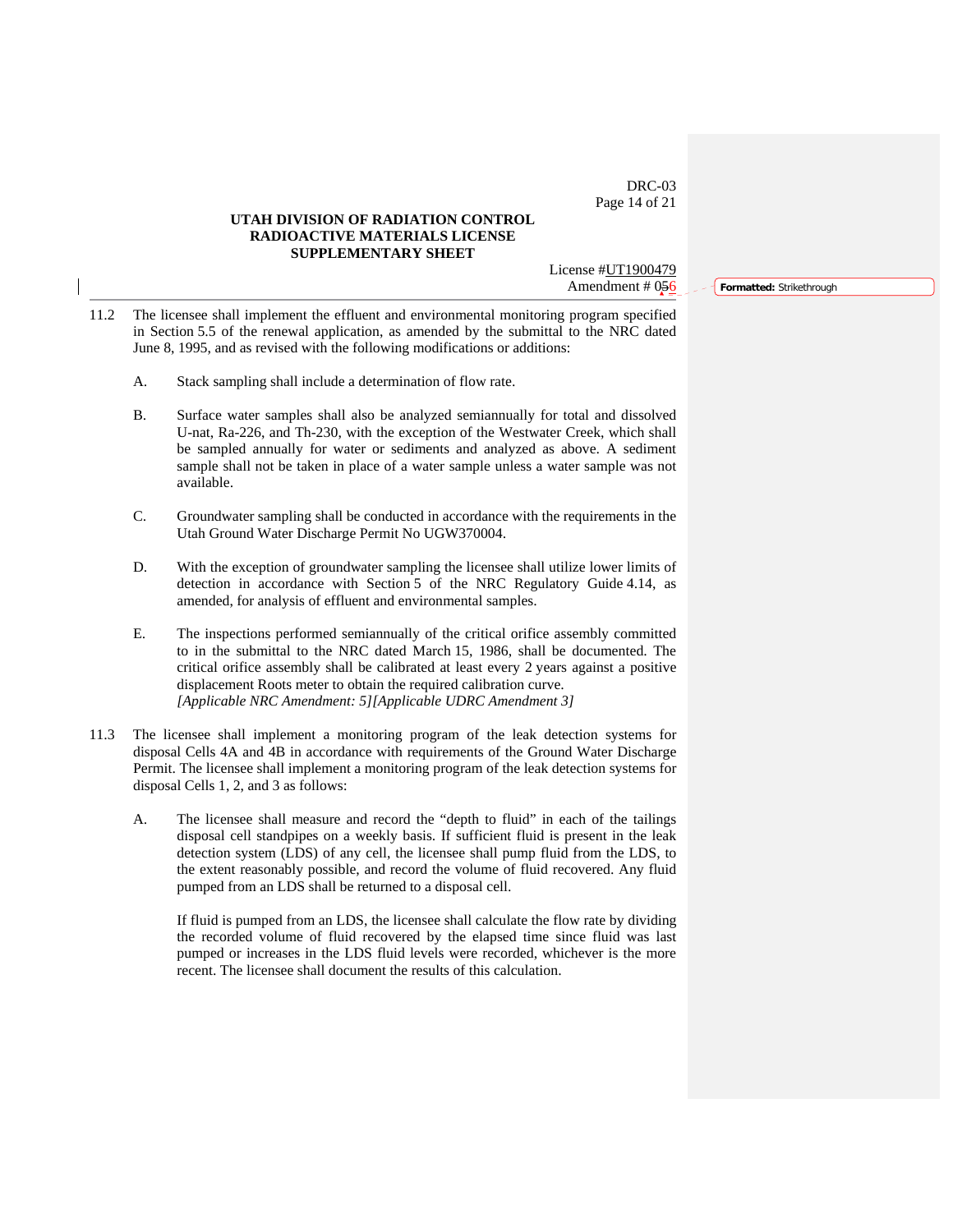DRC-03 Page 15 of 21

## **UTAH DIVISION OF RADIATION CONTROL RADIOACTIVE MATERIALS LICENSE SUPPLEMENTARY SHEET**

License #UT1900479 Amendment # 056 **Formatted:** Strikethrough

B. Upon the initial pumping of fluid from an LDS, the licensee shall collect a fluid sample and analyze the fluid for pH and the parameters listed in paragraph A of this license condition. The licensee shall determine whether the LDS fluid originated from the disposal cell by ascertaining if the collected fluid contains elevated levels of the constituents listed in paragraph A of this license condition or has a pH level less than 5.0. If either elevated constituent levels or a pH less than 5.0 is observed, the licensee shall assume that the disposal cell is the origin of the fluid.

If the LDS fluid is determined not to have originated from the disposal cell, the licensee shall continue with weekly measurements of "depth to fluid" in the LDS standpipes. The licensee shall confirm, on an annual basis, that fluid from the disposal cell has not entered the LDS by collecting (to the extent possible) and analyzing an LDS fluid sample for the above stated parameters.

- C. Upon indication that the LDS fluids originated from the disposal cell, the licensee shall determine the flow rate through the liner by the calculation method in paragraph B of this license condition. If the flow rate is equal to or greater than one gallon per minute, the licensee shall:
	- (1) Evaluate the cause of the liner distress and take appropriate and timely actions to mitigate the leak and any consequent potential impacts;
	- (2) Continue to measure and record LDS "depth to fluid" measurements weekly; and
	- (3) Notify the Director by telephone within 48 hours, in accordance with License Condition 9.2, and submit a written report within 30 calendar days of notifying the Director by telephone, in accordance with License Condition 9.2. The written report shall include a description of the mitigative action(s) taken and a discussion of the mitigative action results.

If the calculated flow rate is less than one gallon per minute, the licensee shall continue with weekly measurements of "depth to fluid" in the LDS standpipes.

- D. All sampling, analysis, and evaluation of LDS fluids shall be documented and retained onsite until license termination for Director inspection.  *[Applicable NRC Amendment: 8] [Applicable UDRC Amendment 3] [Applicable UDRC Amendment: 4]*
- 11.4 Annually, the licensee shall collect, during mill operations, a set of air samples covering eight hours of sampling, at a high collection flow rate (i.e., greater than or equal to 40 liters per minute), in routinely or frequently occupied areas of the mill. These samples shall be analyzed for gross alpha. In addition, with each change in mill feed material or at least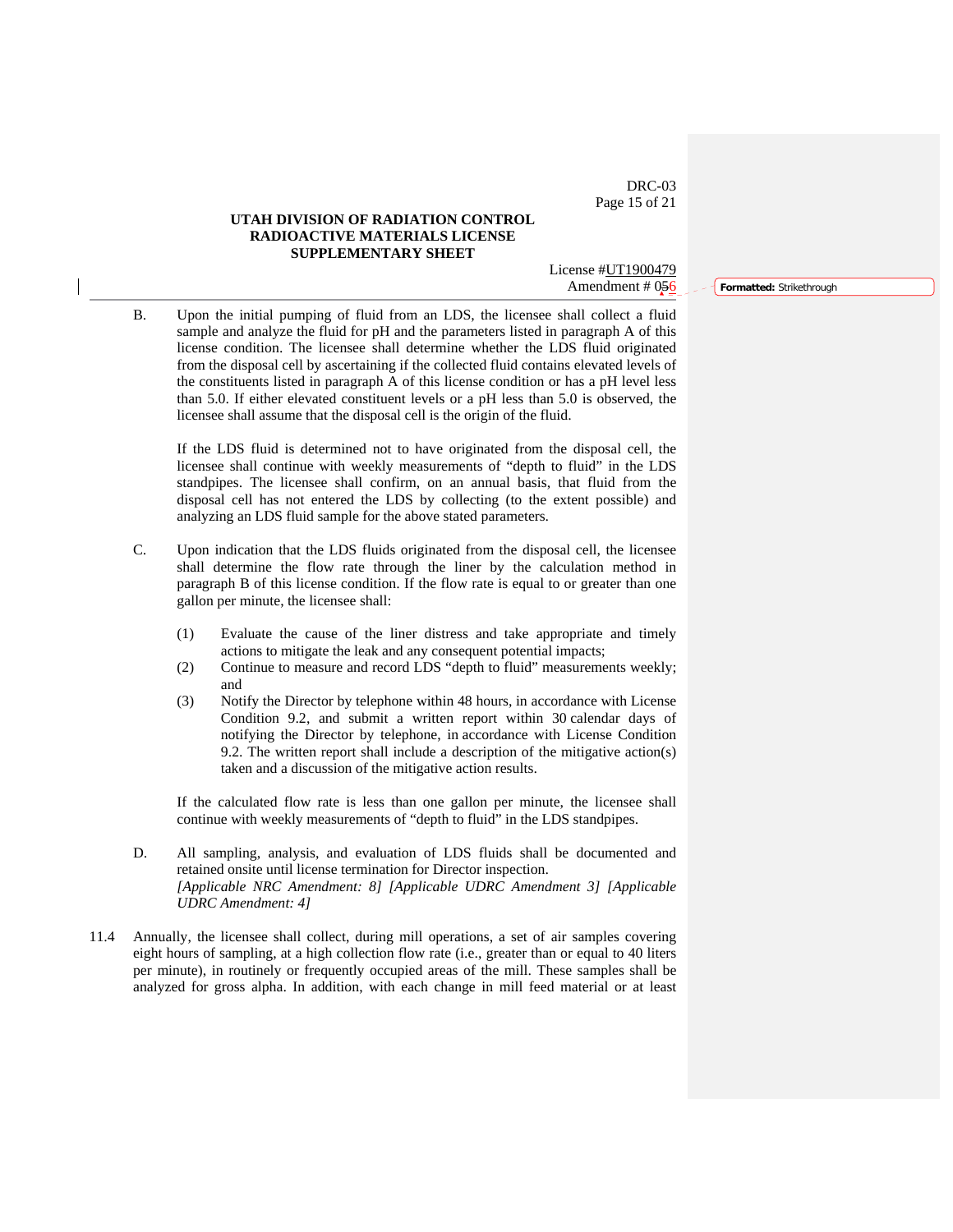DRC-03 Page 16 of 21

# **UTAH DIVISION OF RADIATION CONTROL RADIOACTIVE MATERIALS LICENSE SUPPLEMENTARY SHEET**

License #UT1900479 Amendment # 056 **Formatted:** Strikethrough

annually, the licensee shall analyze the mill feed or production product for U-nat, Th-230, Ra-226, and Pb-210 and use the analysis results to assess the fundamental constituent composition of air sample particulates. *[Applicable NRC Amendment: 7]* 

- 11.5 Calibration of in-plant air and radiation monitoring equipment shall be performed as specified in the license renewal application, under Section 3.0 of the "Radiation Protection Procedures Manual," with the exception that in-plant air sampling equipment shall be calibrated at least quarterly and air sampling equipment checks shall be documented.
- 11.6 The licensee shall perform an annual ALARA audit of the radiation safety program in accordance with the NRC Regulatory Guide 8.31.
- 11.7 Settlement Monitoring Standard Operating Procedure the licensee shall submit for Director approval a written Settlement Monitoring Standard Operating Procedure (SOP) on or before December 1, 2010. The proposed SOP shall describe methods for monitoring vertical settlement in the tailings management cell areas and for recording and documenting settlement monitoring data and comparing such data to previous data to track potential settlement. All data collected by the Licensee for these purposes shall be included in an annual report to be submitted to the Director, pursuant to License Condition 12.3. The SOP shall also:
	- A. Require that settlement monitors (e.g., settlement stands) be promptly installed following placement of temporary cover over placed tailings;
	- B. Require installation of one or more representative settlement monitoring stand(s) above each ISL source disposal area that has been closed to further disposal pursuant to License Condition 10.5.A. There shall be at least one settlement monitoring stand for each ISL source disposal area, estimated to be about 22,500 square feet. Installation of said settlement monitoring stand and initial elevation survey shall be completed by the Licensee within 30 calendar days of completion of each ISL source disposal area. For ISL source disposal areas or trenches completed before April 1, 2010 the Licensee shall install the required settlement stand(s) and complete the initial elevation survey prior to June 1, 2010;
	- C. Indicate that the licensee will utilize settlement monitoring devices and methods that are resistant to shifting in their positions as a result of such forces as frost heave, erosion, burrowing animals, or other environmental factors;
	- D. Include provisions to prevent man-caused damage to settlement monitoring devices, including, but not limited to vehicle and construction traffic damage. Such measures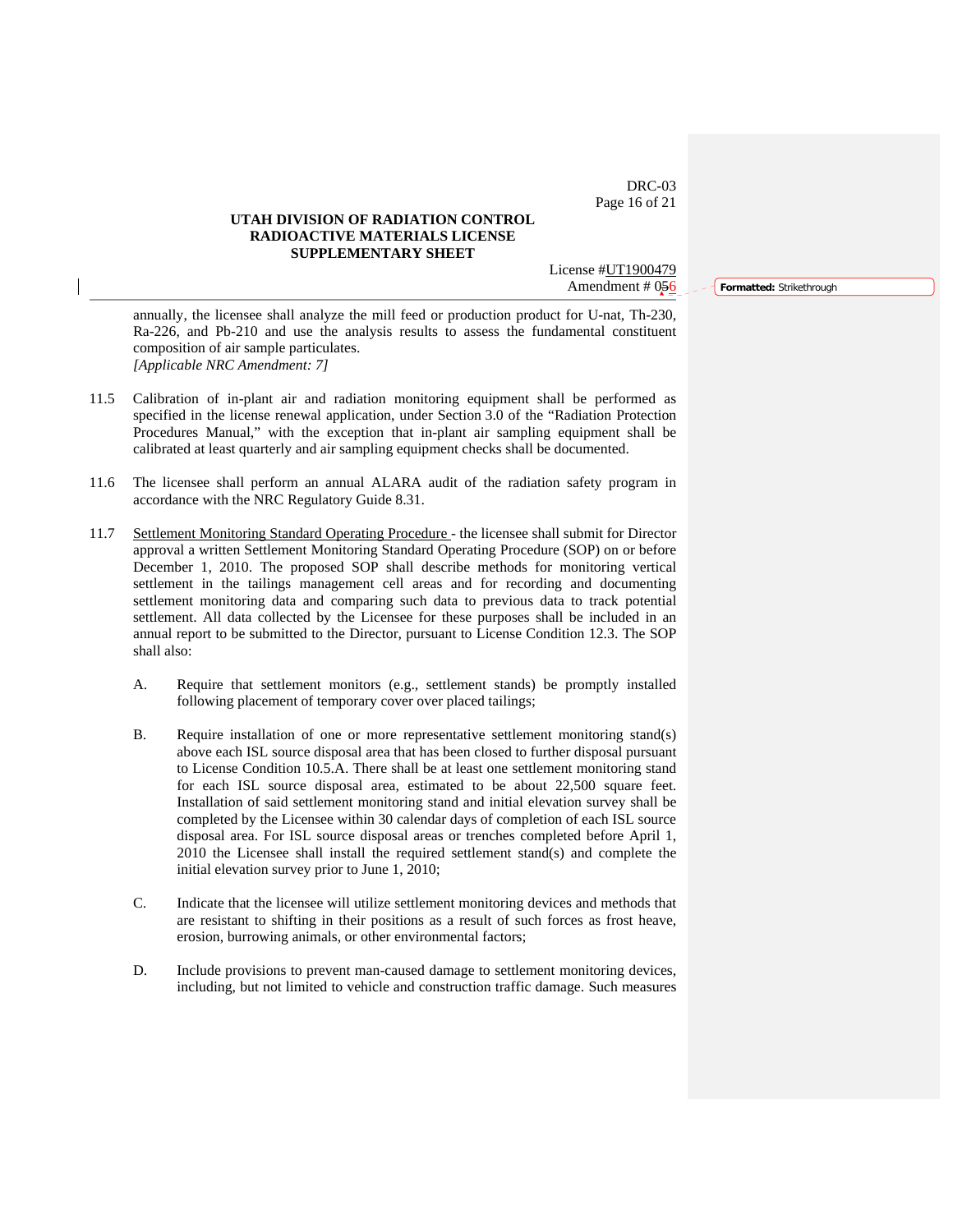DRC-03 Page 17 of 21

## **UTAH DIVISION OF RADIATION CONTROL RADIOACTIVE MATERIALS LICENSE SUPPLEMENTARY SHEET**

License #UT1900479 Amendment # 056 **Formatted:** Strikethrough

will include: 1) all equipment, procedures, and provisions needed to protect said settlement monitoring devices, 2) schedules for rapid verbal and written reporting of any such damage, and 3) corrective actions taken or to be taken by the Licensee to replace and/or repair said devices;

- E. Indicate that settlement monitors will be:
	- (1) Initially surveyed by a Utah Licensed Professional Land Surveyor within, 30 calendar days of installation;
	- (2) Surveyed monthly; and
	- (3) Surveyed annually by a Utah Licensed Land Surveyor. Review of the data and an analysis shall be performed and certified by a Utah Licensed Professional Engineer and submitted annually as part of the ATER required by License Condition 12.3;
- F. Include procedures requiring that such settlement monitors be placed, surveyed, mapped, and maintained; that corrective action and maintenance activities be performed to maintain existing monitoring devices in a reliable, good working condition, as needed; that the addition, surveying and mapping of new settlement monitoring devices installed be documented; and that records be made of observations of site conditions as they relate to the conditions at and in the vicinity of the installed monitoring devices;
- G. Provide quantitative performance criteria and describe how such criteria will be used to evaluate vertical movement;
- H. Indicate that any settlement monitoring device that is irreparably damaged as a result of environmental stresses or through man-caused contact, including but not limited to cell construction or other operational equipment, shall be promptly replaced with an identical or equivalent monitoring device; and provisions provided to guide the interpretation of data from both the former and the replacement device;
- I. Indicate that where survey evidence suggests that significant apparent movement in a settlement monitor has occurred, in excess of the approved performance criteria, that the departure(s) will be investigated and explained, and errors corrected and resolved in a timely manner, subject to Director approval;
- J. Indicate that photographs shall be taken of the monitoring areas at least annually to document site and device conditions. Additionally, the SOP shall indicate that photographs shall be taken following any instances of unusually severe weather or incidents involving equipment if they result in physical damage or disturbance to any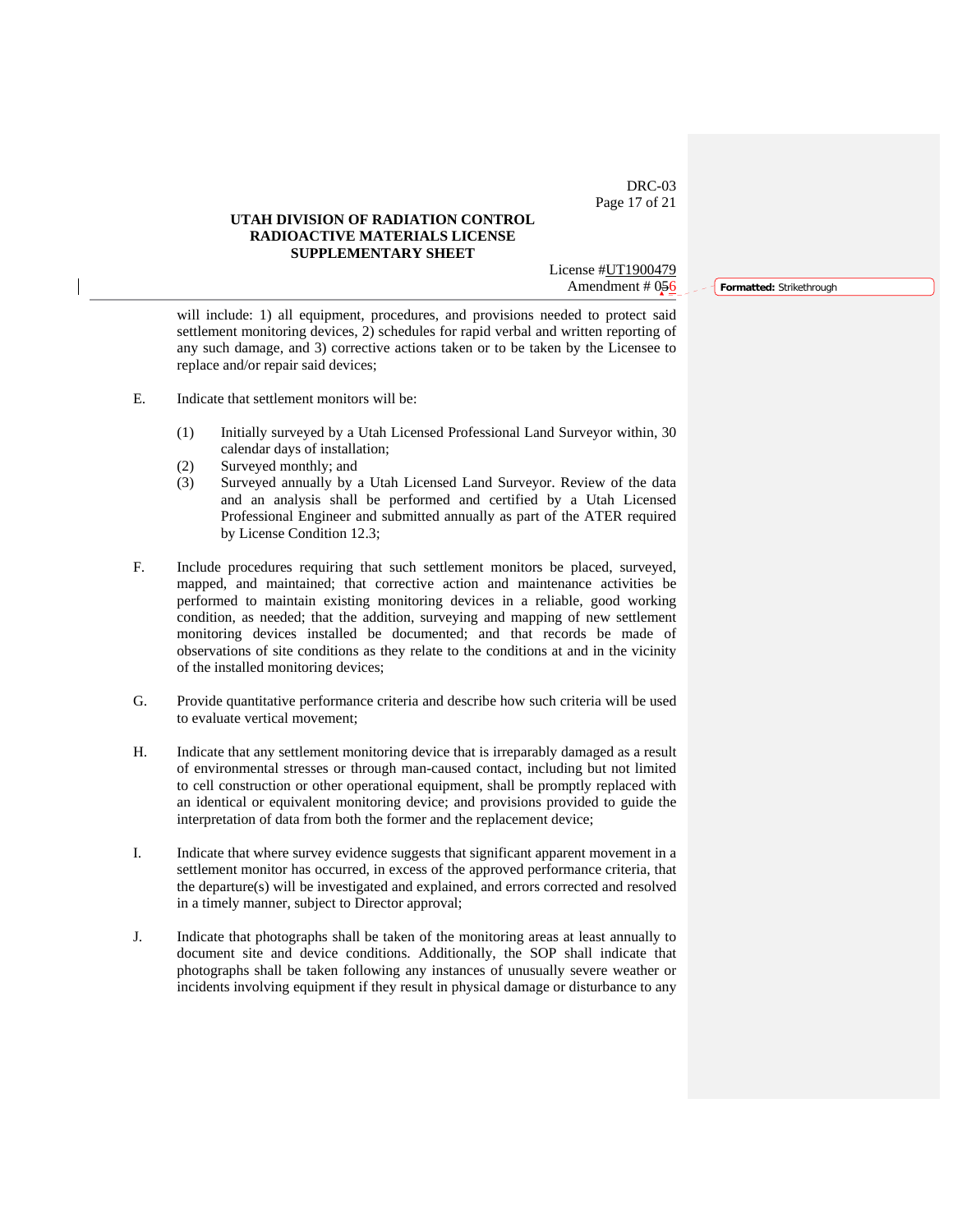DRC-03 Page 18 of 21

## **UTAH DIVISION OF RADIATION CONTROL RADIOACTIVE MATERIALS LICENSE SUPPLEMENTARY SHEET**

License #UT1900479

settlement monitoring device, or significant changes to the ground surface areas adjacent to or surrounding a settlement or displacement monitoring device;

- K. Include a list of records that will be prepared for documenting settlement data for each settlement monitoring device and related site observations and activities; and
- L. Indicate that results and records of settlement monitoring shall be submitted annually as part of the ATER required by License Condition 12.3.  *[Applicable UDRC Amendment: 4]*
- 11.8 Movement (Displacement) Monitoring Standard Operating Procedure the licensee shall submit for Director approval a written Movement Monitoring Standard Operating Procedure (SOP) on or before December 1, 2010. The proposed SOP shall describe methods for monitoring potential vertical and horizontal movements in the constructed dike portions of the tailings management cells, and for recording and documenting displacement monitoring data and comparing such data to previous data to track potential movement (displacement). All data collected by the Licensee for these purposes shall be included in an annual report to be submitted to the Director, pursuant to License Condition 12.3. The SOP shall also:
	- A. Require that movement monuments be promptly installed following completion of construction of cell dikes;
	- B. Indicate that the licensee will utilize movement monuments and monitoring methods that are resistant to shifting in their positions as a result of such forces as frost heave, erosion, burrowing animals, or other environmental factors;
	- C. Include an obligation for the Licensee to prevent man-caused damage to movement monuments, including, but not limited to vehicle and construction traffic damage. Such measures will include: 1) all equipment, procedures, provisions need to protect said settlement monitoring devices, 2) schedules for rapid verbal and written reporting of any such damage, and 3) corrective actions taken or to be taken by the Licensee to replace and/or repair said devices;
	- D. Indicate that movement monuments will be:
		- (1) Initially surveyed by a Utah Licensed Land Surveyor within 30 calendar days of installation;
		- (2) Surveyed semi-annually for the first three years following installation by a Utah Licensed Land Surveyor.
		- (3) Surveyed annually after the first three years by a Utah Licensed Land Surveyor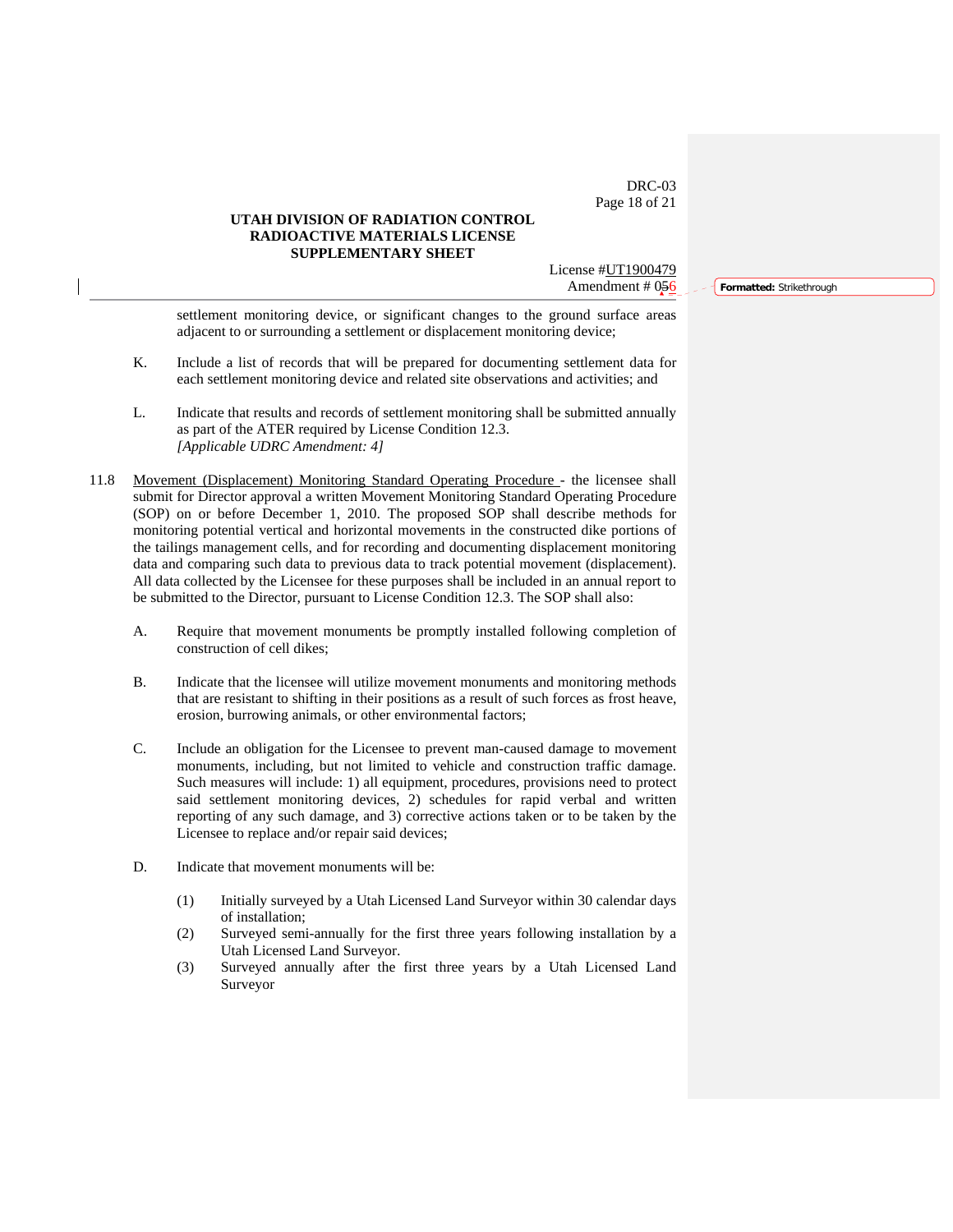DRC-03 Page 19 of 21

## **UTAH DIVISION OF RADIATION CONTROL RADIOACTIVE MATERIALS LICENSE SUPPLEMENTARY SHEET**

License #UT1900479

- (4) Subjected to accelerated monitoring conducted under certain circumstances, at a frequency and in a manner approved by the Director; and
- (5) Reviewed annually by a Utah Licensed Professional Engineer, who shall perform and certify an analysis of all survey data. This analysis shall be submitted pursuant to License Condition 12.3;
- E. Include procedures requiring that such movement monuments be placed, surveyed, mapped, and maintained; that corrective action and maintenance activities be performed to maintain existing movement monuments in a reliable, good working condition, as needed; that the addition, surveying and mapping of new movement monuments installed be documented; and that records be made of observations of site conditions as they relate to the conditions at and in the vicinity of the installed monuments;
- F. Provide quantitative performance criteria and describe how such criteria will be used to evaluate movements (displacements);
- G. Indicate that any movement monument that is irreparably damaged as a result of environmental stresses or through man-caused contact, including but not limited to cell construction or other operational equipment, shall be promptly replaced with an identical or equivalent movement monument; and provisions provided to guide the interpretation of data from both the former and the replacement device;
- H. Include a list of records that will be prepared for documenting movement (displacement) data for each movement monument and related site observations and activities; and
- I. Indicate that results and records of movements (displacements) shall be submitted annually as part of the ATER required by License Condition 12.3.  *[Applicable UDRC Amendment: 4]*

## **SECTION 12: REPORTING REQUIREMENTS**

- 12.1 DELETED by NRC Amendment 13. *[Applicable NRC Amendment: 13]*
- 12.2 The licensee shall submit a detailed decommissioning plan to the Director at least twelve (12) months prior to planned final shutdown of mill operations that includes a detailed Quality Assurance Plan. The plan will be in accordance with NRC Regulatory Guide 4.15, "Quality Assurance for Radiological Monitoring Programs" and NUREG-1575, "Multi-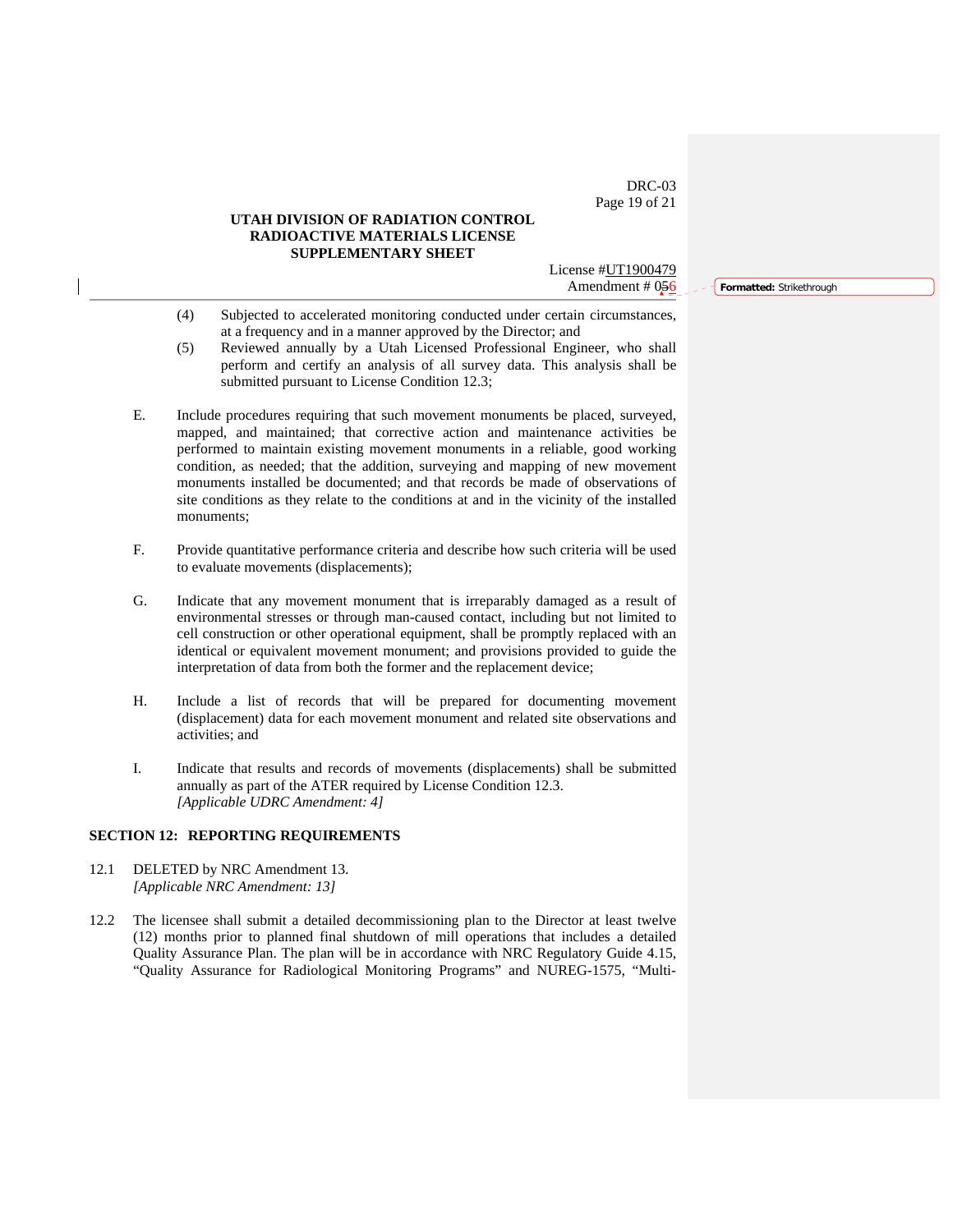DRC-03 Page 20 of 21

## **UTAH DIVISION OF RADIATION CONTROL RADIOACTIVE MATERIALS LICENSE SUPPLEMENTARY SHEET**

License #UT1900479

Agency Radiation Survey and Site Investigation Manual (MARSSIM)" or equivalent most current guidance. *[Applicable NRC Amendment: 13][Applicable UDRC Amendment: 1]* 

*[Applicable UDRC Amendment: 2]* 

12.3 Annual Technical Evaluation Report (ATER) - the licensee shall submit an ATER for Director approval no later than November 15, of each year, to coincide with the annual freeboard calculation date of November  $1<sup>st</sup>$  of each year when using the new Freeboard Calculation Method, as described in the letter from David A. Rupp of the Utah Division of Radiation Control to Mr. David C. Frydenlund of Denison Mines (USA) Corp, dated April 29, 2010. Each ATER shall incorporate all documents and attachments, including applicable updates to previously submitted documents with attachments that support information presented in the ATER, including, but not limited to maps, drawings, tables, and figures. The licensee shall include, as part of the ATER, results of tailings cell temporary cover settlement and dike displacement monitoring activities. The content of the tailings cell temporary cover settlement and displacement monitoring program related information shall include those records required under the Settlement Monitoring and Movement Monitoring SOPs (License Conditions 11.7 and 11.8), as approved by the Director. *[Applicable UDRC Amendment: 4]* 

#### **SECTION 13: CLOSEOUT CONDITION**

- 13.1 Except as specifically provided otherwise by this license, the licensee shall conduct operations in accordance with the statements, representations, and procedures contained in the documents, including any enclosures, listed below. Whenever the word "will" is used in the documents referenced below, it shall denote a requirement. The Utah Radiation Control Rules shall govern unless the statements, representations, and procedures in the licensee's application and correspondence are more restrictive than the rules.\*
	- A. Licensee's Standby Trust Agreement, as amended;
	- B. Licensee's letter to the NRC dated August 23, 1991 (including the license renewal application);
	- C. Licensee's revision submitted to NRC January 13, 1992;
	- D. Licensee's revision submitted to NRC April 7, 1992;
	- E. Licensee's revision submitted to NRC November 22, 1994;
	- F. Licensee's revision submitted to NRC July 27, 1995;
	- G. Licensee's revision submitted to NRC December 13, 1996;
	- H. Licensee's revision submitted to NRC December 31, 1996;
	- I. Licensee's revision submitted to NRC January 30, 1997.
	- J. Licensee's letter dated May 25, 2012 (Transfer of Control)
	- K. Licensee's letter dated June 27, 2012 (Transfer of Control)
	- L. Director's Letter dated June 27, 2012 (Transfer of Control Approval)